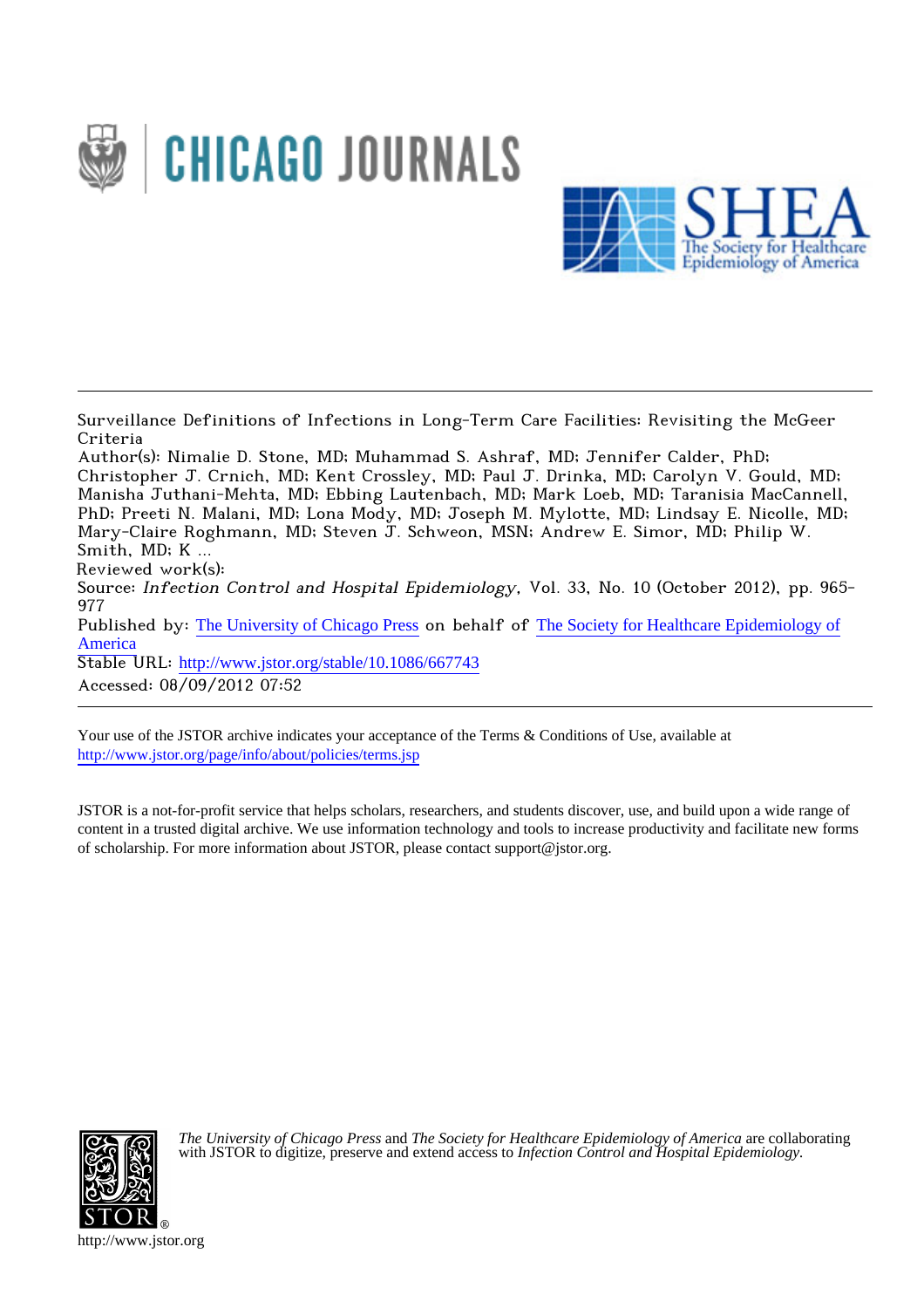shea/cdc position paper

# **Surveillance Definitions of Infections in Long-Term Care Facilities: Revisiting the McGeer Criteria**

**Nimalie D. Stone, MD;<sup>1</sup> Muhammad S. Ashraf, MD;<sup>2</sup> Jennifer Calder, PhD;<sup>3</sup> Christopher J. Crnich, MD;<sup>4</sup>** Kent Crossley, MD;<sup>5</sup> Paul J. Drinka, MD;<sup>6</sup> Carolyn V. Gould, MD;<sup>1</sup> Manisha Juthani-Mehta, MD;<sup>7</sup> Ebbing Lautenbach, MD;<sup>8</sup> Mark Loeb, MD;<sup>9</sup> Taranisia MacCannell, PhD;<sup>1</sup> Preeti N. Malani, MD;<sup>10,11</sup> Lona Mody, MD;<sup>10,11</sup> **Joseph M. Mylotte, MD;12 Lindsay E. Nicolle, MD;<sup>13</sup> Mary-Claire Roghmann, MD;14 Steven J. Schweon, MSN;15** Andrew E. Simor, MD;<sup>16</sup> Philip W. Smith, MD;<sup>17</sup> Kurt B. Stevenson, MD;<sup>18</sup> Suzanne F. Bradley, MD<sup>10,11</sup> **for the Society for Healthcare Epidemiology Long-Term Care Special Interest Group\***

#### **(See the commentary by Moro, on pages [978–980.\)](http://dx.doi.org/10.1086/667747)**

Infection surveillance definitions for long-term care facilities (ie, the McGeer Criteria) have not been updated since 1991. An expert consensus panel modified these definitions on the basis of a structured review of the literature. Significant changes were made to the criteria defining urinary tract and respiratory tract infections. New definitions were added for norovirus gastroenteritis and *Clostridum difficile* infections.

*Infect Control Hosp Epidemiol* 2012;33(10):965-977

When McGeer and colleagues proposed the first set of infection surveillance definitions specifically for use by longterm care facilities (LTCFs), their intent was to provide standardized guidance for infection surveillance activities and research studies in nursing homes and similar institutions.<sup>1</sup> These definitions were adapted from existing surveillance definitions (such as those of the Centers for Disease Control and Prevention [CDC] National Nosocomial Infection Surveillance) that are used in acute care hospitals and with modifications determined by consensus discussions among infectious diseases physicians, geriatricians, and infection control nurses with experience in LTCFs, $1,2$  using an unstructured review of the limited literature available at the time. These consensus definitions, also known as the McGeer Criteria, have not been validated or updated despite their ongoing use by infection prevention and control programs and in research studies of nursing homes.

The original surveillance definitions<sup>1</sup> were specifically developed for use in LTCFs with older adults who required (1) supervision and care for impaired cognition, (2) assistance with activities of daily living (ADLs), or (3) skilled nursing care, such as the use of indwelling devices (eg, urinary catheters or enteral feeding tubes). At the time the McGeer Criteria were developed, these facilities rarely provided intravenous therapy or had on-site laboratory or radiology services for the diagnosis of new clinical problems. Now, 20 years later, these definitions should still be applied in skilled nursing facilities and nursing homes that care for the postacute and frail elder populations, as well as in other long-term residential care environments that deliver medical and skilled nursing services if appropriate clinical and diagnostic evaluations can be provided. However, the McGeer Criteria were not designed for use in long-term acute care hospitals, acute inpatient rehabilitation facilities, or pediatric LTCFs.

In March 2009, members of the Society for Healthcare Epidemiology of America (SHEA) Long-Term Care Special Interest Group (LTCSIG) agreed that the surveillance definitions of infections in LTCFs should be updated in light of

Affiliations: 1. Centers for Disease Control and Prevention, Atlanta, Georgia; 2. East Carolina University, Greenville, North Carolina; 3. New York Medical College, Valhalla, New York; 4. University of Wisconsin and William S. Middleton VA Medical Center, Madison, Wisconsin; 5. University of Minnesota and Minneapolis VA Medical Center, Minneapolis, Minnesota; 6. Medical College of Wisconsin, Milwaukee, Wisconsin; 7. Yale University School of Medicine, New Haven, Connecticut; 8. University of Pennsylvania School of Medicine, Philadelphia, Pennsylvania; 9. McMaster University, Hamilton, Ontario, Canada; 10. University of Michigan Medical School, Ann Arbor, Michigan; 11. Geriatric Research Education and Clinical Center, VA Ann Arbor Healthcare System, Ann Arbor, Michigan; 12. University at Buffalo School of Medicine and Biomedical Sciences, Buffalo, New York; 13. University of Manitoba, Winnipeg, Manitoba, Canada; 14. University of Maryland School of Medicine and Baltimore VA Medical Center, Baltimore, Maryland; 15. Pleasant Valley Manor Nursing Home, Stroudsburg, Pennsylvania; 16. University of Toronto School of Medicine, Toronto, Ontario, Canada; 17. University of Nebraska Medical Center, Omaha, Nebraska; 18. Ohio State University Hospitals, Columbus, Ohio. \*Members of the Society for Healthcare Epidemiology Long-Term Care Special Interest Group are listed at the end of the text.

Received May 4, 2012; accepted May 7, 2012; electronically published September 6, 2012.

<sup>-</sup> 2012 by The Society for Healthcare Epidemiology of America. All rights reserved. 0899-823X/2012/3310-0001\$15.00. DOI: 10.1086/667743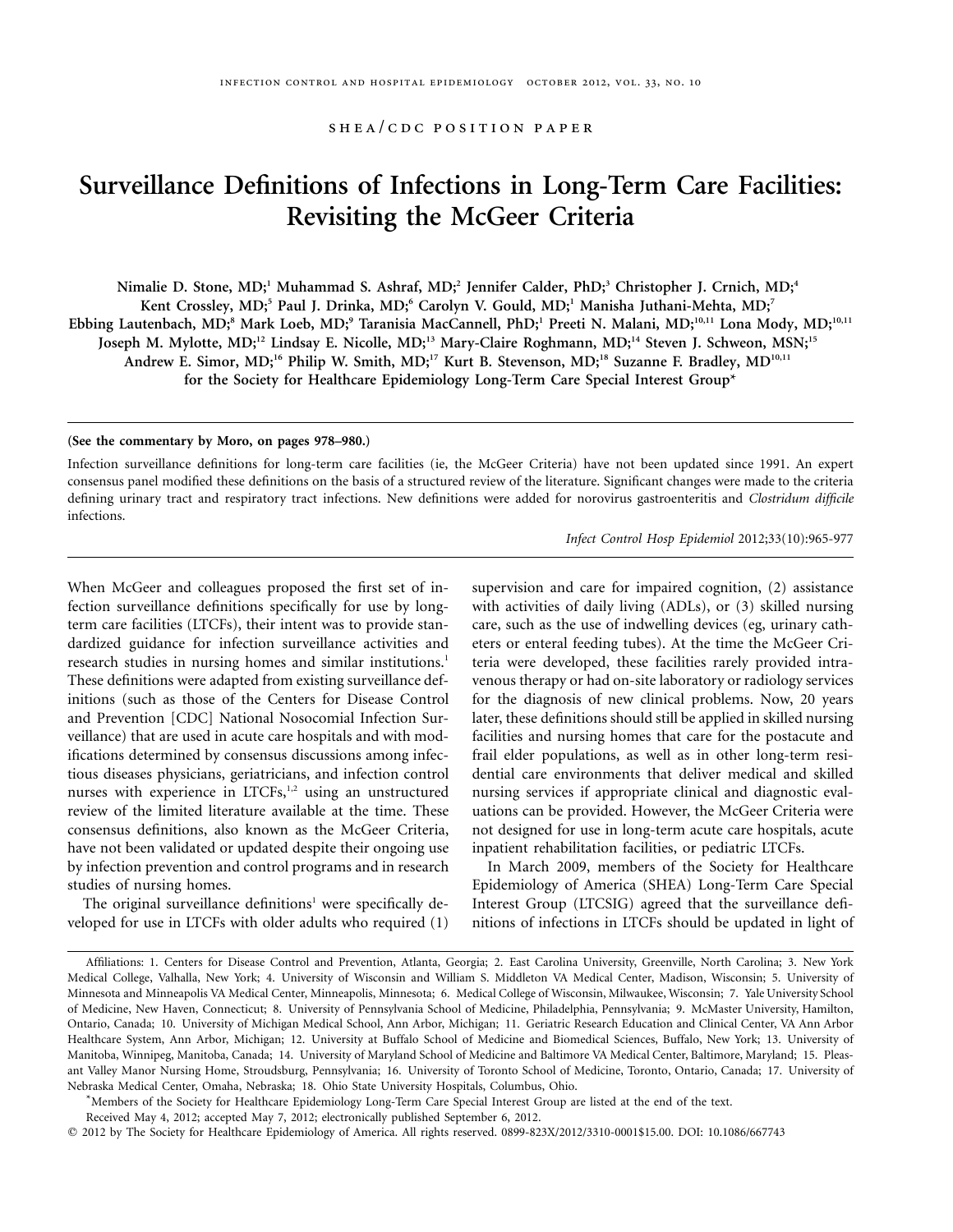(1) a substantial increase in the body of evidence-based literature about infections in the elderly in LTCF settings, (2) the availability of improved diagnostics for infection surveillance, (3) the changing populations of patients who are cared for in nonhospital settings, and (4) the updated acute care hospital surveillance definitions of the CDC's National Healthcare Safety Network (NHSN). The process of updating the McGeer Criteria included an evidence-based structured review of the literature in addition to consensus opinions from industry leaders including infectious diseases physicians and epidemiologists, infection preventionists, geriatricians, and public health officials.

# methods

# **Review of Clinical Syndromes**

We systematically reviewed the definitions of clinical syndromes that commonly occur in LTCF residents, including respiratory tract infections (RTIs), urinary tract infections (UTIs), skin and soft tissue infections (SSTIs), and gastrointestinal (GI) tract infections. Because of a lack of recent, relevant research pertaining to systemic infections (bloodstream infections [BSIs] and unexplained febrile episodes), revisions to the definitions in these categories were not pursued. Specific criteria for defining nasal and otic infections have been removed; categorizing these events should be based on evaluation by a clinical provider. Oropharyngeal and conjunctival infections were included with SSTIs as mucosal infections. For the infection surveillance definitions of each clinical syndrome undergoing revision, a team of SHEA LTCSIG members was assigned to review the literature and provide updated surveillance criteria. The definitions were reviewed, modified where appropriate on the basis of the review, and approved by the LTCSIG and a panel of outside reviewers selected by the SHEA Board of Directors.

#### **Search Procedure**

First we searched for relevant guidelines, using Medline, National Guideline Clearinghouse, Cochrane Health Technology Assessment, National Institutes of Health Consensus Development, and the US Preventative Services Task Force. On the basis of a review of those guidelines, each team developed a series of key questions. Examples of these key questions are "What is the utility of examination of urine for pyuria for the diagnosis of symptomatic urinary tract infection?" and "What is the diagnostic accuracy of pulse oximetry for nursing home pneumonia?" These key questions further guided the evidence review used to revise the existing surveillance criteria. Next, a search of the primary literature was performed, using Medline, CINAHL, Embase, Cochrane Systematic Reviews, and the Cochrane Controlled Clinical Trials Registry. Examples of key search terms include the following: nursing home, long-term care, aged, skilled nursing facility, older adults, elderly, fever, healthcare-associated infection, pneumonia, influenza, respiratory tract infection, functional

impairment, confusion, leukocyte count, pulse oximetry, urinary tract infection, bacteriuria, urine culture, gastroenteritis, diarrhea, *Clostridium difficile*, norovirus, cellulitis, soft tissue infection, pressure ulcer, scabies. A line listing of articles that met the search criteria and were included in the final analyses is available upon request from the authors.

# **Evidence Review**

A reference was included if it was (1) relevant to key questions; (2) a systematic review, meta-analysis, or primary research report; and (3) written in English. For each clinical syndrome, a standardized evidence table was prepared that summarized the data from each relevant article. Information on the type(s) of LTCF and the specific resident population(s) was included in the evidence tables. The strategy for review of the literature by asking key questions and summarizing the evidence was based on a standard methodology developed by the CDC's Healthcare Infection Control Practices Advisory Committee and the University of Pennsylvania Center for Evidence-Based Practice.<sup>3</sup> When evidence was limited or unavailable to inform changes to the definitions, expert consensus guided any modifications.

Most of the studies we evaluated were small observational or uncontrolled case series that primarily addressed questions related to the utility of signs and symptoms for the purpose of diagnosing infection in older people. The majority of these studies did not clearly address questions about the utility of 1 or more clinical findings in the context of infection detection and surveillance in LTCFs or other healthcare facilities. Because the evidence was generally indirect and judged to be of low quality, a decision was made to not grade proposed additions or changes in clinical parameters according to standardized methods that are typically applied to recommendations and guidelines.

## guiding principles

The criteria that define infections for surveillance purposes were selected to increase the likelihood that the events captured by application of the definitions are true infections. Presentations of infection in older residents of LTCFs may be atypical, so failure to meet surveillance definitions may not fully exclude the presence of infection. For this reason, the surveillance definitions presented here may not be adequate for real-time case finding, diagnosis, or clinical decision making (eg, antibiotic initiation). Separate clinical guidelines address early identification of infections and appropriate initiation of antibiotic therapy in LTCF residents,<sup>4,5</sup> which are both important for impacting resident outcomes.

The syndromes included here represent a variety of clinically relevant infections that can occur in the LTCF population. Surveillance should be performed for infections for which there are clear strategies that can be implemented for prevention and control of transmission (Table 1). However, for completeness and consistency with the original surveil-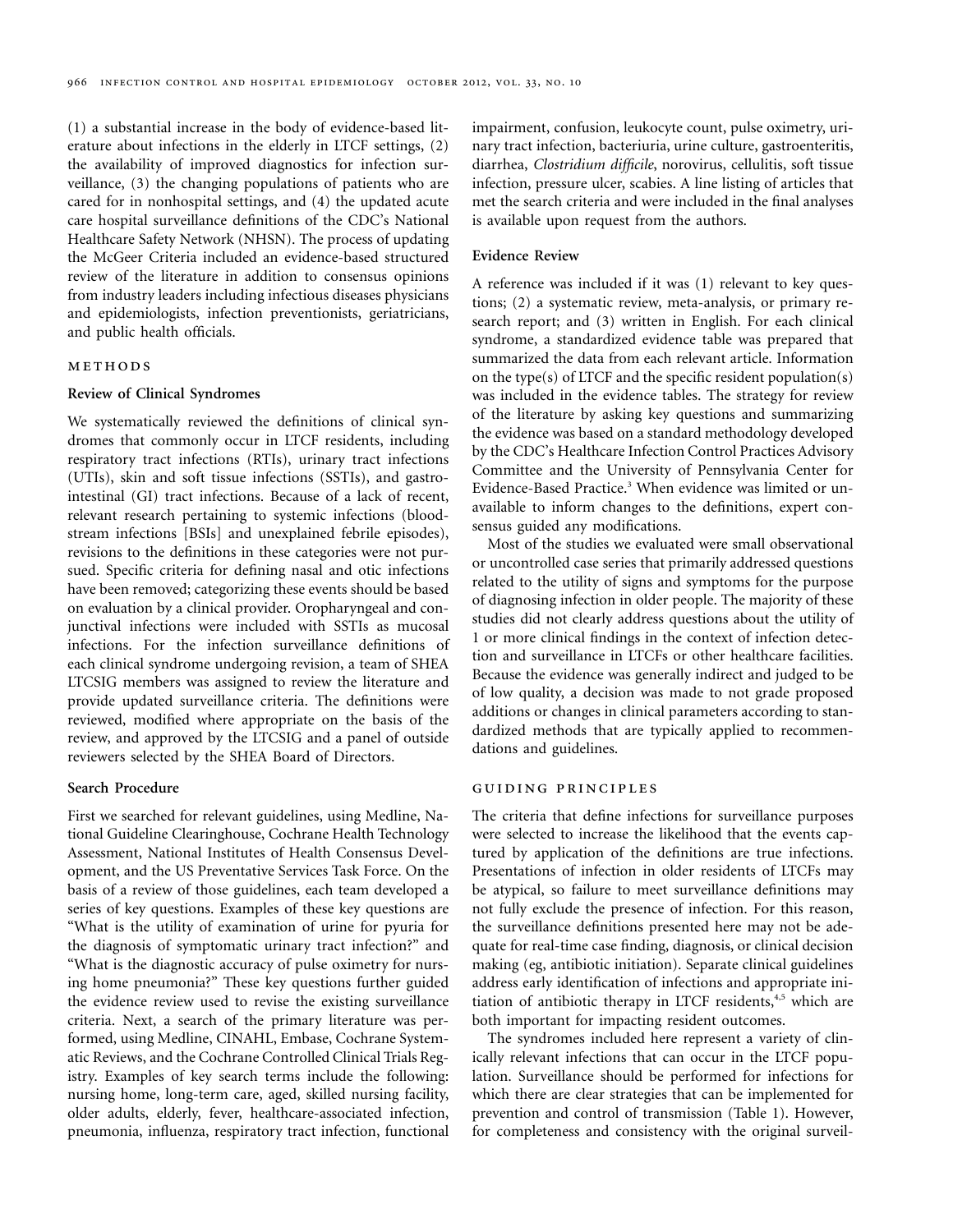| Points to consider                                                                                                                                | Infections                                                                                                                                          | Comments                                                                                                                                                            |
|---------------------------------------------------------------------------------------------------------------------------------------------------|-----------------------------------------------------------------------------------------------------------------------------------------------------|---------------------------------------------------------------------------------------------------------------------------------------------------------------------|
| A. Infections that should be included in<br>routine surveillance                                                                                  |                                                                                                                                                     |                                                                                                                                                                     |
| 1. Evidence of transmissibility in a<br>healthcare setting<br>2. Processes available to prevent                                                   | Viral respiratory tract infections, viral<br>gastroenteritis, and viral<br>conjunctivitis                                                           | Associated with outbreaks among<br>residents and healthcare personnel<br>in LTCFs.                                                                                  |
| acquisition of infection                                                                                                                          |                                                                                                                                                     |                                                                                                                                                                     |
| 3. Clinically significant cause of morbidity<br>or mortality                                                                                      | Pneumonia, urinary tract infection,<br>gastrointestinal tract infections<br>including Clostridium difficile, and<br>skin and soft tissue infections | Associated with hospitalization and<br>functional decline in LTCF<br>residents.                                                                                     |
| 4. Specific pathogens causing serious<br>outbreaks                                                                                                | Any invasive group A Streptococcus<br>infection, acute viral hepatitis,<br>norovirus, scabies, influenza                                            | A single laboratory-confirmed case<br>should prompt further investigation.                                                                                          |
| B. Infections that could be considered in<br>surveillance                                                                                         |                                                                                                                                                     |                                                                                                                                                                     |
| 1. Infections with limited transmissibility<br>in a healthcare setting<br>2. Infections with limited preventability                               | Ear and sinus infections, fungal oral<br>and skin infections, and herpetic<br>skin infections                                                       | Associated with underlying comorbid<br>conditions and reactivation of<br>endogenous infection.                                                                      |
| C. Infections for which other accepted<br>definitions should be applied in LTCF<br>surveillance (may apply to only specific<br>at-risk residents) | Surgical site infections, central-line-<br>associated bloodstream infections,<br>and ventilator-associated<br>pneumonia                             | LTCF-specific definitions were not<br>developed. Refer to the National<br>Healthcare Safety Network's criteria<br>(http://www.cdc.gov/nhsn/<br>TOC_PSCManual.html). |

table 1. Considerations for Inclusion of Infections in Long-Term Care Facilities (LTCFs) into Facility Infection Surveillance Programs

lance definitions, $<sup>1</sup>$  several infections that may occur because</sup> of underlying host factors rather than transmission within the facility have also been included in this document, so that both infection prevention programs and research studies have a standard set of criteria. Given the limited infection prevention and control resources that are currently available in most LTCFs, surveillance activities may need to target those infections in a facility that have the most potential for prevention. In addition, some infections are associated with a high likelihood of transmission and development of outbreaks (eg, norovirus, influenza, group A *Streptococcus*, acute viral hepatitis). For these infections, identification of even a single case in a LTCF should trigger a more intensive investigation.<sup>6,7</sup>

For infection surveillance purposes, infections should be attributed to a LTCF onset if (a) there is no evidence of an incubating infection at the time of admission to the facility (on the basis of clinical documentation of appropriate signs and symptoms and not solely on screening microbiologic data) and (b) onset of clinical manifestation occurs  $>2$  calendar days after admission. Although debate exists about the use of this time frame to determine a LTCF onset for *C. difficile* infections,<sup>8</sup> it is consistent with acute care infection surveillance reporting and surveillance methodology, and there is currently no evidence to support changing this standard for LTCFs.

As outlined in the original McGeer Criteria, 3 important conditions should be met when applying these surveillance definitions:

1. All symptoms must be new or acutely worse. Many residents have chronic symptoms, such as cough or urinary urgency, that are not associated with infection; however, a new symptom or a change from baseline may be an indication that an infection is developing.

2. Alternative noninfectious causes of signs and symptoms (eg, dehydration, medications) should generally be considered and evaluated before an event is deemed an infection.

3. Identification of infection should not be based on a single piece of evidence but should always consider the clinical presentation and any microbiologic or radiologic information that is available. Microbiologic and radiologic findings should not be the sole criteria for defining an event as an infection. Similarly, diagnosis by a physician alone is not sufficient for a surveillance definition of infection and must be accompanied by documentation of compatible signs and symptoms.

The feasibility of implementation and the validity of these surveillance definitions would benefit from further assessment in different types of LTCFs. As with the original article by McGeer and colleagues,<sup>1</sup> these definitions have not been tested in advance of their publication. Data from a French study demonstrated that application of the original surveillance definitions underestimated the number of nursing home–associated infections when compared with provider diagnoses of infection.<sup>9</sup> This finding highlights the need for future studies to determine the sensitivity and specificity of criteria used within the surveillance definitions and to validate their application in this setting.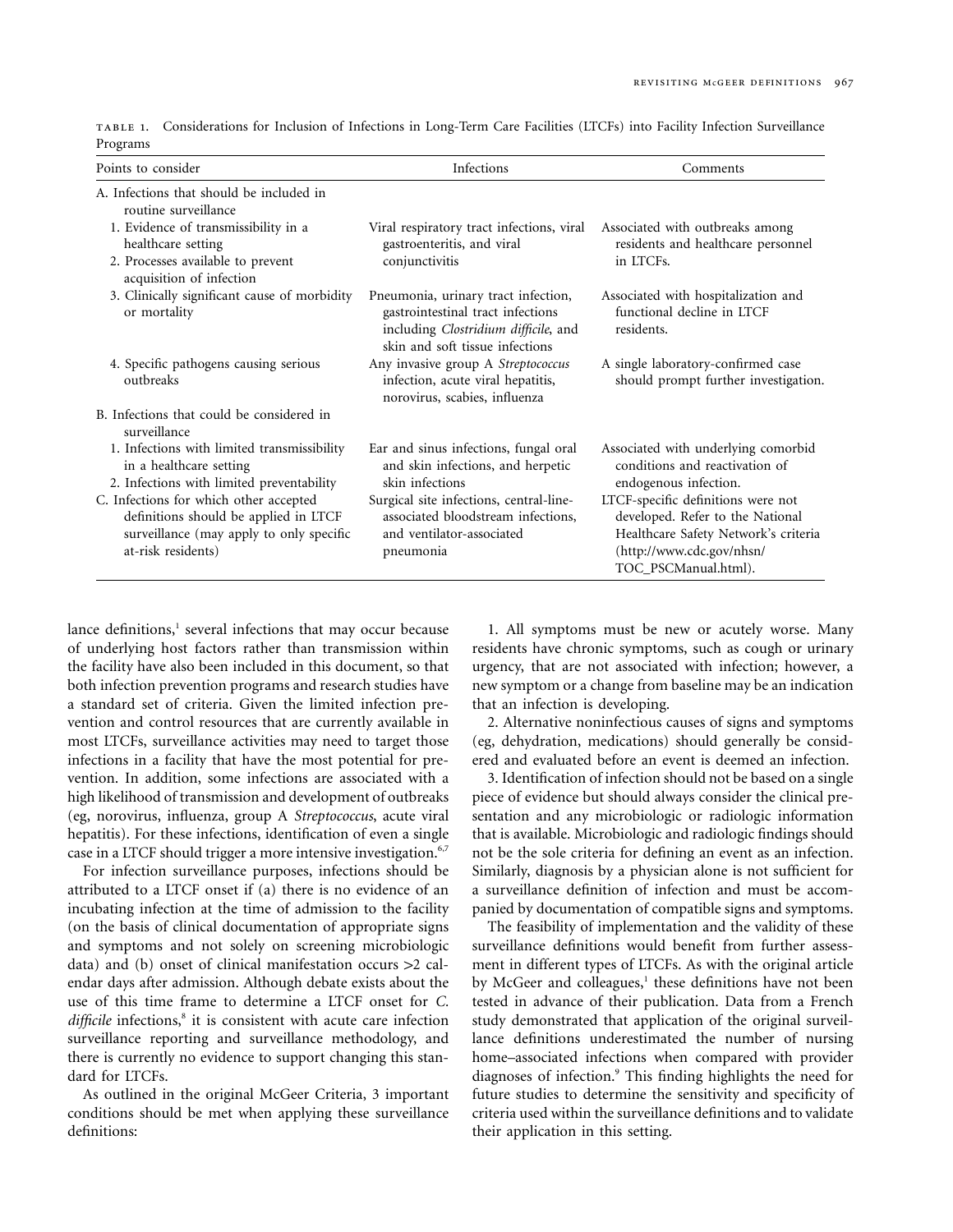#### definitions

# **Constitutional Criteria for Infection**

In an effort to standardize terminology across the clinical syndromes defined in this article, we agreed on common definitions for fever, acute change in mental status, and acute functional decline (Table 2). The definition of fever was changed from a temperature of greater than  $38^{\circ}$ C (100.4 $^{\circ}$ F), as in the original McGeer Criteria, to a definition consistent with the 2008 Infectious Diseases Society of America (IDSA) guideline for evaluating fever and infection in older adults residing in LTCFs: either (1) a single oral temperature greater than  $37.8^{\circ}$ C (100 $^{\circ}$ F) or (2) repeated oral temperatures greater than 37.2 $\rm{^{\circ}C}$  (99 $\rm{^{\circ}F}$ ) or rectal temperatures greater than 37.5 $\rm{^{\circ}C}$ (99.5°F) or (3) a single temperature greater than  $1.1^{\circ}$ C (2°F) over baseline from any site.4 The rationale for this recommendation includes:

1. A desire to maintain consistency across different guidelines.

2. Recognition that although the IDSA guideline is based on data from small numbers of participants in studies performed nearly 2 decades ago, no recent evidence has provided any rationale to modify them.

3. The lower threshold will increase sensitivity for detecting infection given the greater likelihood of a lower febrile response in the elderly.<sup>10,11</sup>

Although both the IDSA guideline and the original McGeer Criteria note that "worsening mental or functional status"

can be a nonspecific manifestation of acute infection in an elderly resident of a LTCF, $1,4$  there are relatively few studies that have defined a standard assessment of mental status or functional change in the context of acute infection. Mehr et al, in their prospective study involving 36 nursing homes and 2,334 episodes of pneumonia in 1,474 residents, showed that residents with either probable or possible pneumonia were more likely to be somnolent and confused when compared with those with no pneumonia.<sup>12</sup> Lim and MacFarlane<sup>13</sup> compared 397 patients with community-acquired pneumonia (CAP) with 40 patients who had nursing home–acquired pneumonia and found that the patients with nursing home–acquired pneumonia were more likely to be confused when compared with patients who had CAP. Integrated into the recently released Minimum Data Set (MDS), version 3.0, is an assessment of delirium that is based on the confusion assessment method (CAM) criteria.<sup>14,15</sup> In order to standardize an assessment of acute mental status across LTCFs, the CAM criteria are adopted here for the definition of acute confusion or altered mental status (Table 3). For similar reasons, the definition of acute functional decline is also based on changes in ADLs according to the scoring system in MDS  $3.0.<sup>16</sup>$ 

# **Respiratory Tract Infections**

Relative to the original surveillance definitions, $<sup>1</sup>$  few changes</sup> were made to the definitions of RTIs, which include 4 subcategories: (1) common cold syndromes or pharyngitis, (2)

|          | TABLE 2. Definitions for Constitutional Criteria in Residents of Long-Term Care Facilities (LTCFs) |
|----------|----------------------------------------------------------------------------------------------------|
| A. Fever |                                                                                                    |

1. Single oral temperature  $>37.8^{\circ}C$  ( $>100^{\circ}F$ )

OR

- 2. Repeated oral temperatures >37.2°C (99°F) or rectal temperatures >37.5°C (99.5°F)
- OR 3. Single temperature  $>1.1^{\circ}C$  (2°F) over baseline from any site (oral, tympanic, axillary)
- B. Leukocytosis
	- 1. Neutrophilia (>14,000 leukocytes/mm<sup>3</sup>)
	- OR

2. Left shift (>6% bands or  $\geq$ 1,500 bands/mm<sup>3</sup>)

C. Acute change in mental status from baseline (all criteria must be present; see Table 3)

- 1. Acute onset
- 2. Fluctuating course
- 3. Inattention
- AND

4. Either disorganized thinking or altered level of consciousness

D. Acute functional decline

- 1. A new 3-point increase in total activities of daily living (ADL) score (range, 0–28) from baseline, based on the following 7 ADL items, each scored from 0 (independent) to 4 (total dependence)<sup>14</sup>
- a. Bed mobility
- b. Transfer
- c. Locomotion within LTCF
- d. Dressing
- e. Toilet use
- f. Personal hygiene
- g. Eating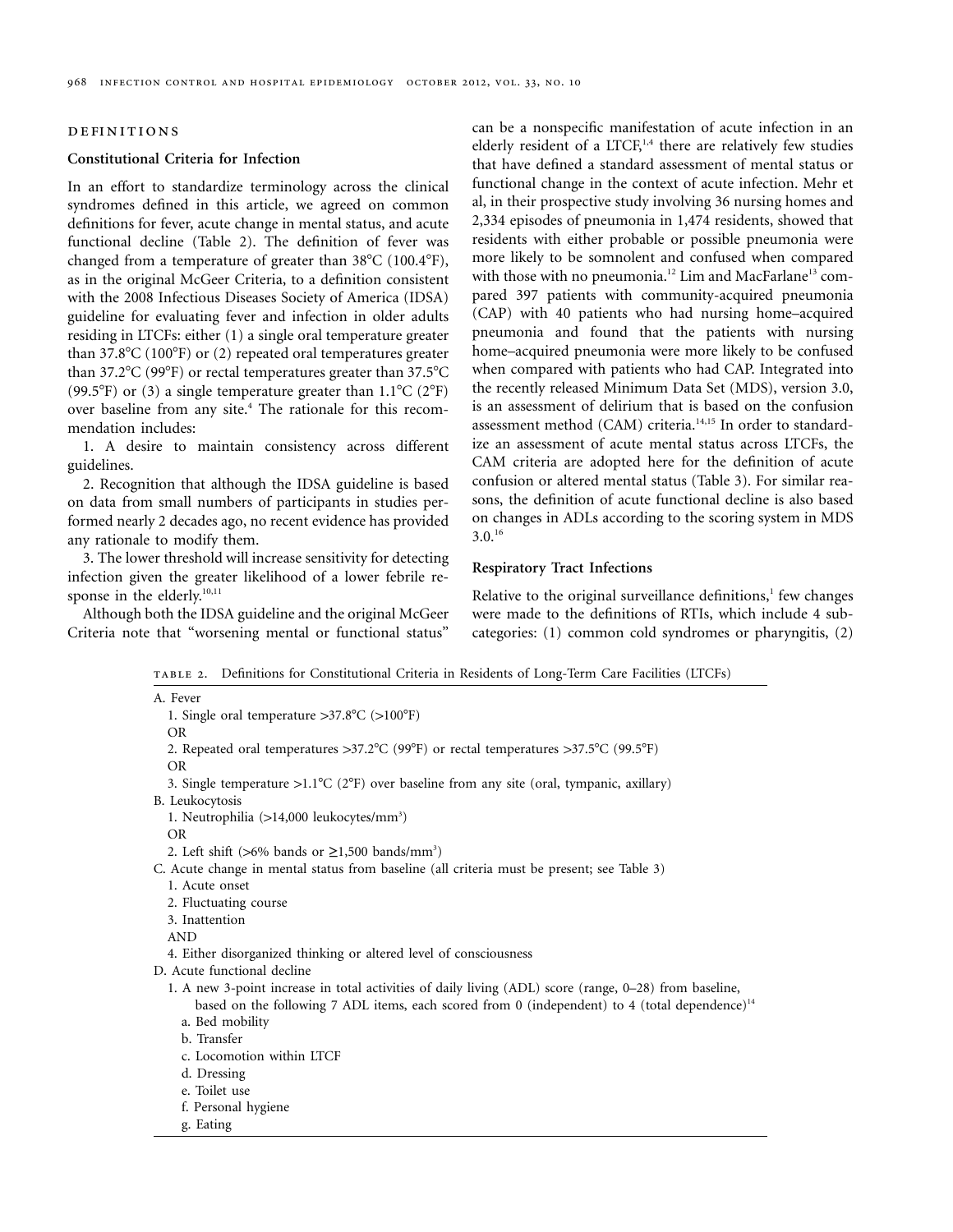influenza-like illness, (3) pneumonia, and (4) lower RTI (Table 4). No changes were made to the definitions of cold syndromes or pharyngitis.

The only change to the definition of influenza-like illness was the removal of seasonal restrictions for the identification of this infection. In the past, seasonal influenza activity in the United States typically peaked in January or February. However, on occasion, seasonal influenza activity has extended into May. In 2009, the H1N1 influenza A virus strain caused increased hospitalization, morbidity, and mortality from influenza-related illnesses during the summer months.<sup>17</sup> Because of increasing uncertainty surrounding the timing of the start of influenza season, the peak of influenza activity, and the length of the season, "seasonality" is no longer a criterion to define influenza-like illness.

Changes to the surveillance definitions of pneumonia and lower RTI were made to increase the specificity of the criteria. Several recent studies have used at least 1 respiratory and 1 constitutional sign or symptom, along with radiographic findings, to define pneumonia.<sup>13</sup> The definition of lower RTI requires the presence of 2 respiratory criteria and 1 constitutional sign or symptom without radiographic findings that is suggestive of pneumonia. The respiratory signs and symptoms are unchanged in this article from the original criteria except for the addition of oxygen saturation in the lower RTI and pneumonia definitions, because of increased access to pulse oximeters in most facilities.

Given that the initial respiratory examination of a LTCF resident who has suspected pneumonia is rarely performed by a physician, the literature was reviewed to determine the role of a physical examination by a nurse or paramedic in predicting pneumonia. Mehr et al<sup>12</sup> demonstrated that a nurse's assessment for the presence of crackles and the absence of wheezing was highly predictive of identifying radiographic evidence of pneumonia. Ackerman and Waldron<sup>18</sup> retrospectively reviewed 244 ambulance reports of breathing difficulty to determine whether paramedic physical examinations, patient history, and clinical judgment correlated with emergency room physician diagnoses. In that study, the classification of respiratory disease included aspiration, asthma, chronic obstructive pulmonary disease, dyspnea, pleurisy, pneumonia, and upper respiratory tract infection (URI). The paramedic respiratory diagnoses had a sensitivity of 71% (range, 58%–82%) and a specificity of 94% (range, 89%–96%). These 2 studies suggest that nonphysician assessments can assist with the determination of pneumonia, and therefore we retained in our definitions the criterion of abnormal findings on lung examination.

The structure of the new pneumonia and lower RTI definitions should facilitate surveillance by segregating criteria into 3 categories (radiography results, respiratory signs or symptoms, and constitutional criteria) and explicitly requiring the exclusion of alternative explanations for respiratory signs or symptoms such as congestive heart failure, atelectasis, and other noninfectious respiratory conditions.

## **Urinary Tract Infections**

The definitions for UTI presented here differ substantially from the original surveillance definitions<sup>1</sup> for both  $(A)$  residents without an indwelling catheter and (B) residents with an indwelling catheter (Table 5). The revised definitions take into account the low probability of UTI in residents without indwelling catheters if localizing symptoms are not present, as well as the need for microbiologic confirmation for diagnosis.<sup>19</sup>

For residents without an indwelling catheter, the clinical criterion "acute dysuria" and the urinary tract subcriteria are derived from Loeb et al's<sup>5,20</sup> consensus criteria, which require localizing genitourinary findings and have been validated in a prospective randomized trial showing efficacy and safety. The criterion "acute pain, swelling, or tenderness of the testes, epididymis, or prostate" was added by expert consensus during the review. Fever or leukocytosis plus 1 localizing urinary tract subcriterion or the presence of 2 or more new or increased localizing urinary tract subcriteria could be used to meet the definition for symptomatic UTI. Acute change in mental status and change in the character of the urine (eg, change in color or odor) were each independently associated with bacteriuria  $(\geq 10^5 \text{ colony-forming units } [c\text{fu}]/\text{mL})$  plus pyuria ( $\geq 10 \text{ white}$ ) blood cells per high-power field) in a prospective study of LTCF residents with clinically suspected UTI;<sup>21</sup> however, these 2 symptoms are frequently demonstrated in the presence of asymptomatic bacteriuria<sup>22</sup> due to other confounding clinical

table 3. Confusion Assessment Method Criteria

| Acute onset                    | Evidence of acute change in resident's mental status from baseline                                                                                |
|--------------------------------|---------------------------------------------------------------------------------------------------------------------------------------------------|
| Fluctuating                    | Behavior fluctuating (eg, coming and going or changing in severity during the<br>assessment)                                                      |
| Inattention                    | Resident has difficulty focusing attention (eg, unable to keep track of discussion<br>or easily distracted)                                       |
| Disorganized thinking          | Resident's thinking is incoherent (eg, rambling conversation, unclear flow of<br>ideas, unpredictable switches in subject)                        |
| Altered level of consciousness | Resident's level of consciousness is described as different from baseline (eg,<br>hyperalert, sleepy, drowsy, difficult to arouse, nonresponsive) |

NOTE. Criteria are adapted from a study by Lim and MacFarlane.<sup>13</sup>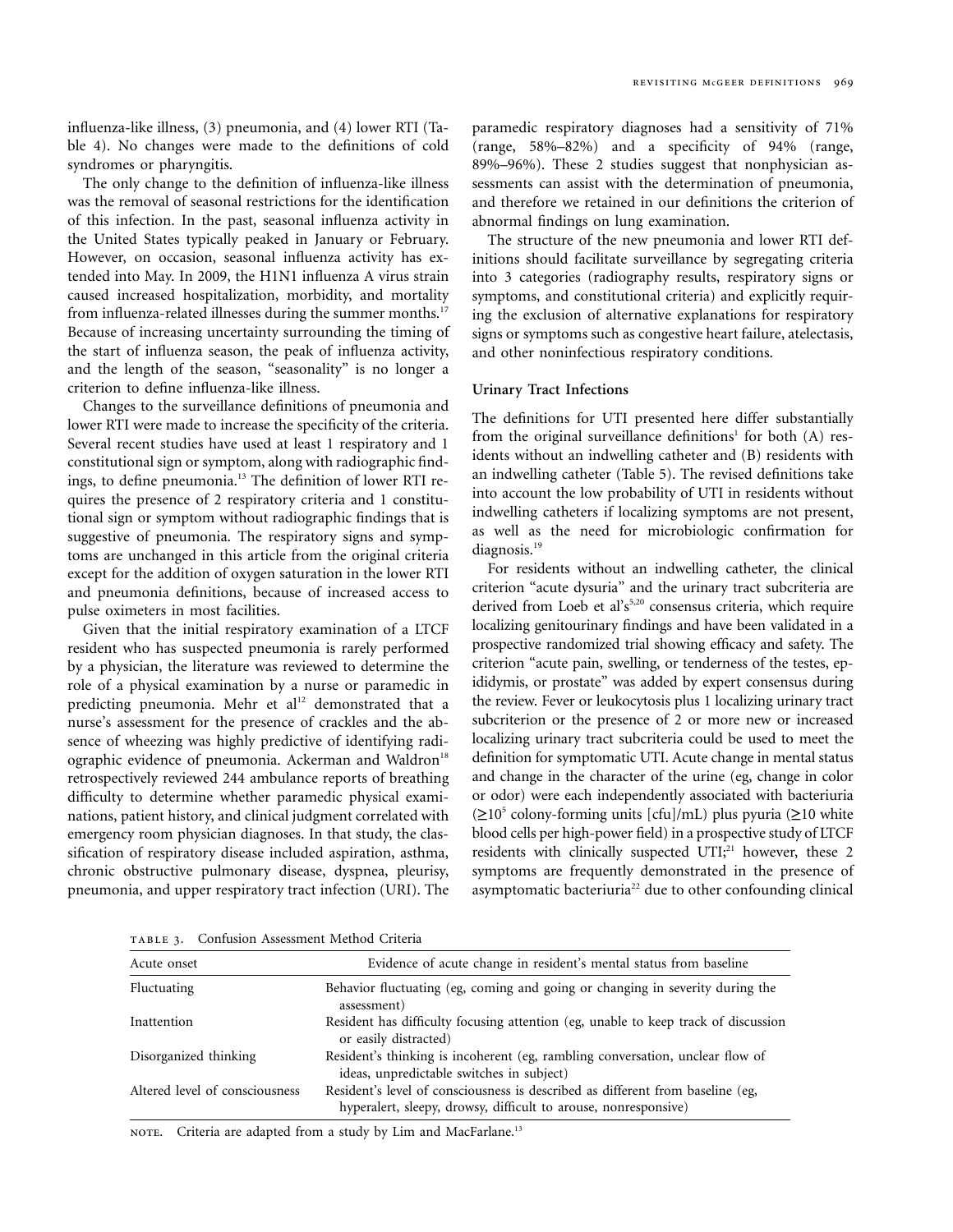| Criteria                                                                                                                                                                                                                                                                                                                                                                                                                                                                                                      | Comments                                                                                                                                                                                                                                                                                                                                                                                                             |
|---------------------------------------------------------------------------------------------------------------------------------------------------------------------------------------------------------------------------------------------------------------------------------------------------------------------------------------------------------------------------------------------------------------------------------------------------------------------------------------------------------------|----------------------------------------------------------------------------------------------------------------------------------------------------------------------------------------------------------------------------------------------------------------------------------------------------------------------------------------------------------------------------------------------------------------------|
| A. Common cold syndrome or pharyngitis (at least 2 criteria<br>must be present)<br>1. Runny nose or sneezing<br>2. Stuffy nose (ie, congestion)<br>3. Sore throat or hoarseness or difficulty in swallowing<br>4. Dry cough<br>5. Swollen or tender glands in the neck (cervical                                                                                                                                                                                                                              | Fever may or may not be present. Symptoms must be<br>new and not attributable to allergies.                                                                                                                                                                                                                                                                                                                          |
| lymphadenopathy)<br>B. Influenza-like illness (both criteria 1 and 2 must be present)<br>1. Fever<br>2. At least 3 of the following influenza-like illness subcriteria<br>a. Chills<br>b. New headache or eye pain<br>c. Myalgias or body aches<br>d. Malaise or loss of appetite<br>e. Sore throat                                                                                                                                                                                                           | If criteria for influenza-like illness and another upper or<br>lower RTI are met at the same time, only the diagnosis<br>of influenza-like illness should be recorded. Because of<br>increasing uncertainty surrounding the timing of the<br>start of influenza season, the peak of influenza activity,<br>and the length of the season, "seasonality" is no longer<br>a criterion to define influenza-like illness. |
| f. New or increased dry cough<br>C. Pneumonia (all 3 criteria must be present)<br>1. Interpretation of a chest radiograph as demonstrating<br>pneumonia or the presence of a new infiltrate<br>2. At least 1 of the following respiratory subcriteria<br>a. New or increased cough<br>b. New or increased sputum production<br>c. $O_2$ saturation <94% on room air or a reduction in $O_2$<br>saturation of >3% from baseline<br>d. New or changed lung examination abnormalities<br>e. Pleuritic chest pain | For both pneumonia and lower RTI, the presence of<br>underlying conditions that could mimic the<br>presentation of a RTI (eg, congestive heart failure or<br>interstitial lung diseases) should be excluded by a<br>review of clinical records and an assessment of<br>presenting symptoms and signs.                                                                                                                |
| f. Respiratory rate of $\geq$ 25 breaths/min<br>3. At least 1 of the constitutional criteria (see Table 2)<br>D. Lower respiratory tract (bronchitis or tracheobronchitis;<br>all 3 criteria must be present)<br>1. Chest radiograph not performed or negative results for<br>pneumonia or new infiltrate<br>2. At least 2 of the respiratory subcriteria (a-f) listed in<br>section C above<br>3. At least 1 of the constitutional criteria (see Table 2)                                                    | (See comment for section C above.)                                                                                                                                                                                                                                                                                                                                                                                   |

table 4. Surveillance Definitions for Respiratory Tract Infections (RTIs)

conditions, such as dehydration. Other nonspecific signs and symptoms (eg, falls) without localizing lower urinary tract findings were not associated with bacteriuria plus pyuria.

For residents with an indwelling catheter, the first clinical criterion, "fever, rigors, or new-onset hypotension with no alternate site of infection" is consistent with the criteria of Loeb et al.<sup>5</sup> Localizing urinary tract symptoms for residents with an indwelling catheter include "new-onset suprapubic pain," "costovertebral angle tenderness," and "purulent discharge from around the catheter." "Acute pain, swelling, or tenderness of the testes, epididymis, or prostate" is included for both catheterized and noncatheterized men as recognized complications of UTI in males, particularly when an indwelling urinary catheter is present.<sup>23</sup> The additional criterion "acute change in mental status or acute functional decline with no alternate diagnosis and leukocytosis" has been included. Acute mental status change and functional decline are nonspecific manifestations of many conditions including hypoxia, dehydration, and adverse effects of medication. The additional requirement of concomitant leukocytosis, a marker of a systemic inflammatory reaction, provides support that the clinical deterioration has an infectious etiology. However, symptomatic UTI in the catheterized resident should always be a diagnosis of exclusion in the absence of localizing urinary tract findings.

A positive urine culture is necessary for diagnosis of UTI4 and is applied in the revised surveillance definitions for both subcategories (residents without and with an indwelling catheter). For individuals without an indwelling catheter, at least  $10<sup>5</sup>$  cfu/mL of no more than 2 species of microorganisms is the recommended quantitative count from a voided specimen, and for a specimen collected by in-and-out catheteri-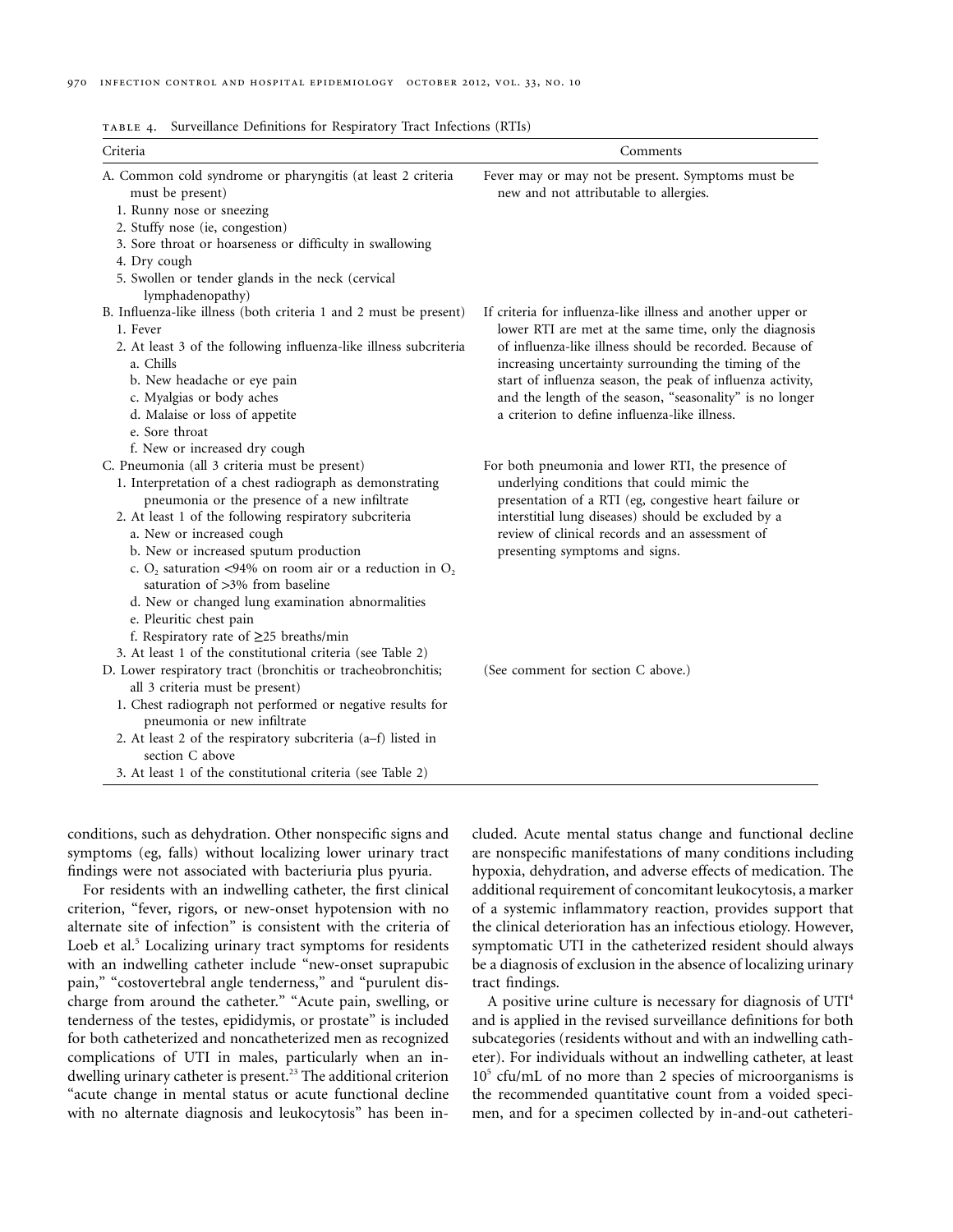| Criteria                                                                                                                                                                                                                                                                                                                                                                                                                                                                                                                                                                                                                                                                                                                                                                                                                                                                                                                  | Comments                                                                                                                                                                                                                                                                                                                                                                                                                                                                                                                                                                                                                                                                                |
|---------------------------------------------------------------------------------------------------------------------------------------------------------------------------------------------------------------------------------------------------------------------------------------------------------------------------------------------------------------------------------------------------------------------------------------------------------------------------------------------------------------------------------------------------------------------------------------------------------------------------------------------------------------------------------------------------------------------------------------------------------------------------------------------------------------------------------------------------------------------------------------------------------------------------|-----------------------------------------------------------------------------------------------------------------------------------------------------------------------------------------------------------------------------------------------------------------------------------------------------------------------------------------------------------------------------------------------------------------------------------------------------------------------------------------------------------------------------------------------------------------------------------------------------------------------------------------------------------------------------------------|
| A. For residents without an indwelling catheter (both criteria<br>1 and 2 must be present)<br>1. At least 1 of the following sign or symptom subcriteria<br>a. Acute dysuria or acute pain, swelling, or tenderness of<br>the testes, epididymis, or prostate<br>b. Fever or leukocytosis (see Table 2) and at least 1 of the<br>following localizing urinary tract subcriteria<br>i. Acute costovertebral angle pain or tenderness<br>ii. Suprapubic pain<br>iii. Gross hematuria<br>iv. New or marked increase in incontinence<br>v. New or marked increase in urgency<br>vi. New or marked increase in frequency<br>c. In the absence of fever or leukocytosis, then 2 or more<br>of the following localizing urinary tract subcriteria<br>i. Suprapubic pain<br>ii. Gross hematuria<br>iii. New or marked increase in incontinence<br>iv. New or marked increase in urgency<br>v. New or marked increase in frequency | UTI should be diagnosed when there are localizing<br>genitourinary signs and symptoms and a positive urine<br>culture result. A diagnosis of UTI can be made without<br>localizing symptoms if a blood culture isolate is the<br>same as the organism isolated from the urine and there<br>is no alternate site of infection. In the absence of a<br>clear alternate source of infection, fever or rigors with<br>a positive urine culture result in the noncatheterized<br>resident or acute confusion in the catheterized resident<br>will often be treated as UTI. However, evidence<br>suggests that most of these episodes are likely not due<br>to infection of a urinary source. |
| 2. One of the following microbiologic subcriteria<br>a. At least 10 <sup>5</sup> cfu/mL of no more than 2 species of<br>microorganisms in a voided urine sample<br>b. At least $102$ cfu/mL of any number of organisms in a<br>specimen collected by in-and-out catheter<br>B. For residents with an indwelling catheter (both criteria 1<br>and 2 must be present)<br>1. At least 1 of the following sign or symptom subcriteria<br>a. Fever, rigors, or new-onset hypotension, with no<br>alternate site of infection<br>b. Either acute change in mental status or acute functional<br>decline, with no alternate diagnosis and leukocytosis<br>c. New-onset suprapubic pain or costovertebral angle pain<br>or tenderness<br>d. Purulent discharge from around the catheter or acute<br>pain, swelling, or tenderness of the testes, epididymis,<br>or prostate                                                       | Urine specimens for culture should be processed as soon<br>as possible, preferably within 1-2 h. If urine specimens<br>cannot be processed within 30 min of collection, they<br>should be refrigerated. Refrigerated specimens should<br>be cultured within 24 h.<br>Recent catheter trauma, catheter obstruction, or new-<br>onset hematuria are useful localizing signs that are<br>consistent with UTI but are not necessary for<br>diagnosis.                                                                                                                                                                                                                                       |
| 2. Urinary catheter specimen culture with at least<br>$105$ cfu/mL of any organism(s)                                                                                                                                                                                                                                                                                                                                                                                                                                                                                                                                                                                                                                                                                                                                                                                                                                     | Urinary catheter specimens for culture should be<br>collected following replacement of the catheter (if<br>current catheter has been in place for $>14$ d).                                                                                                                                                                                                                                                                                                                                                                                                                                                                                                                             |

table 5. Surveillance Definitions for Urinary Tract Infections (UTIs)

note. Pyuria does not differentiate symptomatic UTI from asymptomatic bacteriuria. Absence of pyuria in diagnostic tests excludes symptomatic UTI in residents of long-term care facilities. cfu, colony-forming units.

zation it is at least  $10^2$  cfu/mL of any number of organisms. Although a small proportion of female residents in LTCFs who have UTI have voided specimens with quantitative counts of less than  $10^5$  cfu/mL, these specimens were usually evidence of contamination.<sup>24</sup> Before urine samples for culture are obtained from individuals with a chronic indwelling catheter (in place for more than 14 days), the original urinary catheter should be replaced and the specimen should be obtained from the new catheter.<sup>25</sup> Again, a small number of individuals with symptomatic UTI may have lower counts, but a value of at least  $10^5$  cfu/mL is recommended for in-

creased specificity for surveillance criteria,<sup>26</sup> and it is also consistent with current NHSN acute care definitions for symptomatic UTI.<sup>27</sup> Repeat urine cultures following treatment as a "test of cure" are not recommended because of the high prevalence of asymptomatic bacteriuria in the LTCF population.

A diagnosis of UTI can be made without localizing urinary tract symptoms if a blood culture isolate is the same as the organism isolated from the urine and there is no alternate site of infection. This secondary BSI provides definitive evidence of the existence of systemic infection; in the absence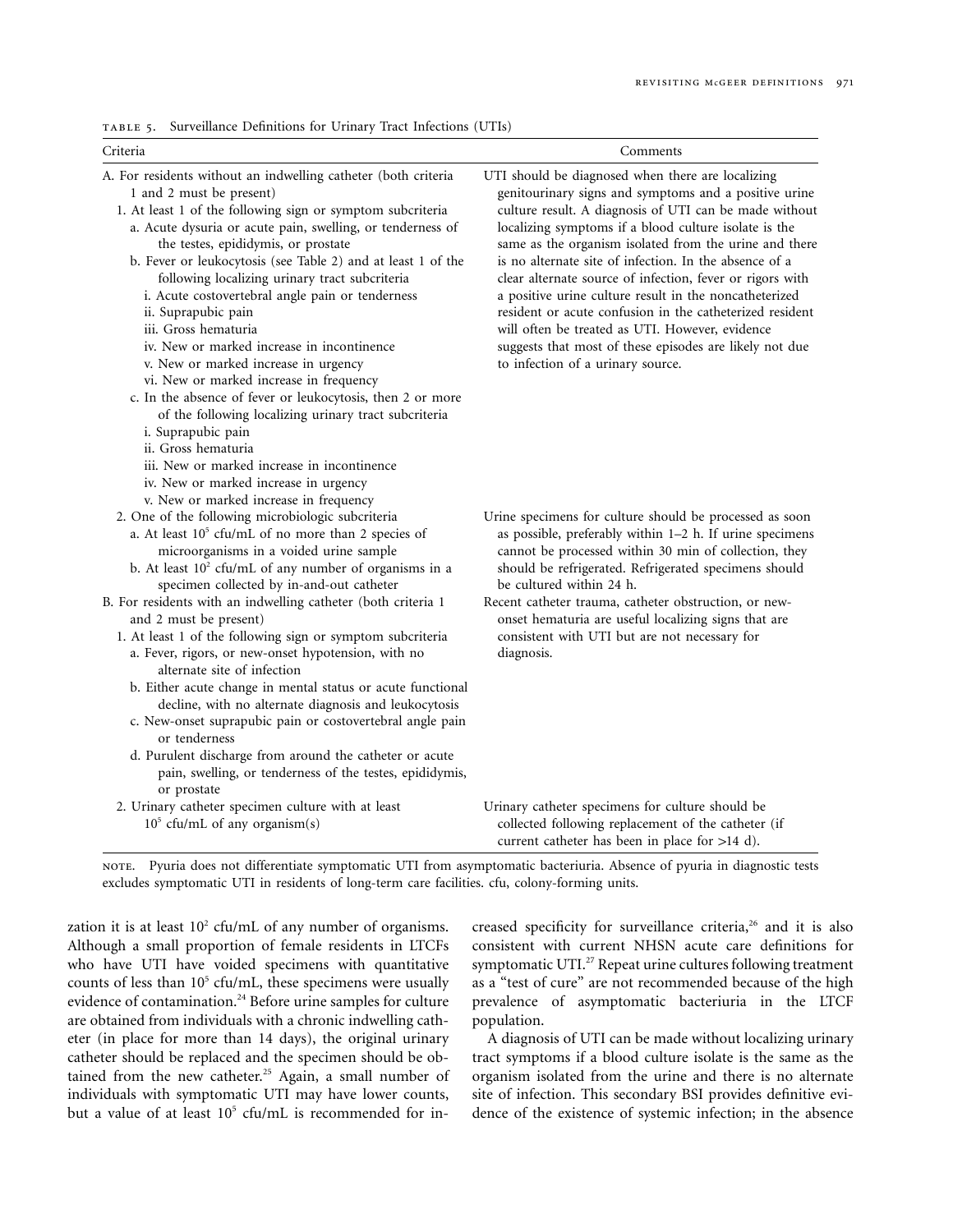of an alternate source, a UTI becomes the presumptive diagnosis.

#### **Skin, Soft Tissue, and Mucosal Infections**

Consistent with the original surveillance definitions, $<sup>1</sup>$  this sec-</sup> tion includes definitions for (A) skin (cellulitis/soft tissue/ wound) infections, (B) scabies, (C) fungal oral/perioral and skin infections (fungal mucocutaneous infections), (D) herpesvirus skin infections, and (E) conjunctivitis (Table 6). The review of the literature revealed that because diagnoses of infections of the skin, soft tissue, and mucous membranes are heavily dependent on clinical criteria, developing definitions with specificity is challenging. Additionally, there was no original research literature that described the validation of a surveillance definition for soft tissue infections.

The original definitions for SSTIs include clinical but not microbiological criteria, whereas the definitions used by NHSN for infection surveillance include a laboratory component.27 At this time, there is insufficient evidence to support changing the criteria. However, for LTCF residents who have undergone recent surgical procedures, it would be appropriate to utilize the NHSN criteria for defining surgical site infections.

The review of the literature did not identify studies describing the validation of a surveillance definition for scabies. A criterion for identification of an epidemiological linkage to a known case has been added to the definition because (a) residents with scabies, particularly heavily infested residents, are highly infectious and (b) skin scraping, which remains the dominant diagnostic test, has low sensitivity.<sup>28</sup>

The original surveillance definitions of fungal mucocutaneous infections, including those caused by *Candida* species, require diagnosis by a physician or dentist.<sup>1</sup> Definitions of mucocutaneous candidiasis are based on vague clinical descriptions, and there is insufficient basis for changing the criteria; however, a description of typical lesions has been added to increase the specificity of the definition. Although fungal skin infections other than mucocutaneous candidiasis are rare, the original definition for these required both a maculopapular rash and either physician diagnosis or laboratory confirmation. The minor change in the definition substitutes "characteristic rash or lesions" for "maculopapular rash," since dermatophyte lesions may be macular.<sup>29</sup> No data were found to support revisions in the definitions of herpesvirus skin infections (herpes simplex and herpes zoster) or conjunctivitis.

# **Gastrointestinal Tract Infections**

This section includes infection definitions for (A) gastroenteritis, (B) norovirus gastroenteritis, and (C) *C. difficile* infection (Table 7). The general surveillance definition for gastroenteritis was unchanged from that proposed in the original surveillance definitions.<sup>1</sup> Two new surveillance definitions have been added: (a) criteria for determining the presence of norovirus gastroenteritis and (b) criteria for *C. difficile* infection. These new GI infection definitions were developed because it is now recognized that norovirus is highly transmissible, causing frequent and often large outbreaks in healthcare institutions including LTCFs,<sup>30</sup> and *C. difficile* is the major infectious cause of healthcare-associated and antibiotic-associated diarrhea, contributing to significant morbidity and mortality among elderly institutionalized individuals.<sup>31,32</sup>

The gastroenteritis criteria were deemed appropriate and adequate for identifying sporadic or outbreak-associated cases of GI infection caused by common bacterial enteric pathogens. A minor change in the definition of diarrhea substitutes "liquid or watery stools" for "loose or watery stools," since the concept of liquid stools (ie, conforming to the shape of the specimen collection container) is consistent with other surveillance definitions for diarrheal illness.<sup>27,33</sup> Additionally, the definition of diarrhea as "3 or more stools above what is normal for a resident in a 24-hour period" was standardized across GI infections to simplify surveillance activity.

The definition for norovirus gastroenteritis requires the presence of both a compatible clinical presentation and a laboratory confirmation with detection of the infectious agent by one of several accepted laboratory methods. This definition is based on numerous descriptions of norovirus outbreaks and studies of the clinical manifestations of norovirus gastroenteritis in healthcare settings.<sup>34</sup> The norovirus definition can be used to identify either sporadic or outbreak-associated cases. However, sporadic cases would require laboratory confirmation, whereas outbreak cases may not if either a subset of cases involved in the outbreak have laboratory-confirmed diagnosis or the "Kaplan Criteria" are met.<sup>35</sup> The Kaplan Criteria, which have been useful in identifying outbreaks of acute gastroenteritis due to norovirus,<sup>36</sup> provide a surveillance definition to detect a presumed norovirus-like outbreak in a LTCF even in the absence of laboratory confirmation.

*C. difficile* has been associated with severe, life-threatening disease, especially in the elderly, and infection with this organism can be acquired or transmitted in LTCFs.<sup>32</sup> C. difficile infection may be endemic in some healthcare facilities, as well as a cause of outbreaks. Consequently, it is recommended that surveillance for *C. difficile* infection should be done in LTC settings.<sup>31</sup> Surveillance should include prompt clinical and appropriate laboratory evaluation of LTCF residents who have antibiotic-associated diarrhea or an acute diarrheal illness that is not otherwise explained. A surveillance definition for *C. difficile* infection is proposed that includes clinical and microbiology laboratory test criteria. Importantly, because LTCF residents may be colonized with this organism, tests for *C. difficile* or its toxins should be performed only on diarrheal (liquid) stool specimens, unless ileus is suspected. Laboratory surveillance of asymptomatically colonized residents or repeat testing for the presence of *C. difficile* toxins following treatment is not recommended.<sup>31,32</sup> The proposed definition includes criteria for determining whether the *C. difficile* infection is a primary episode or whether it represents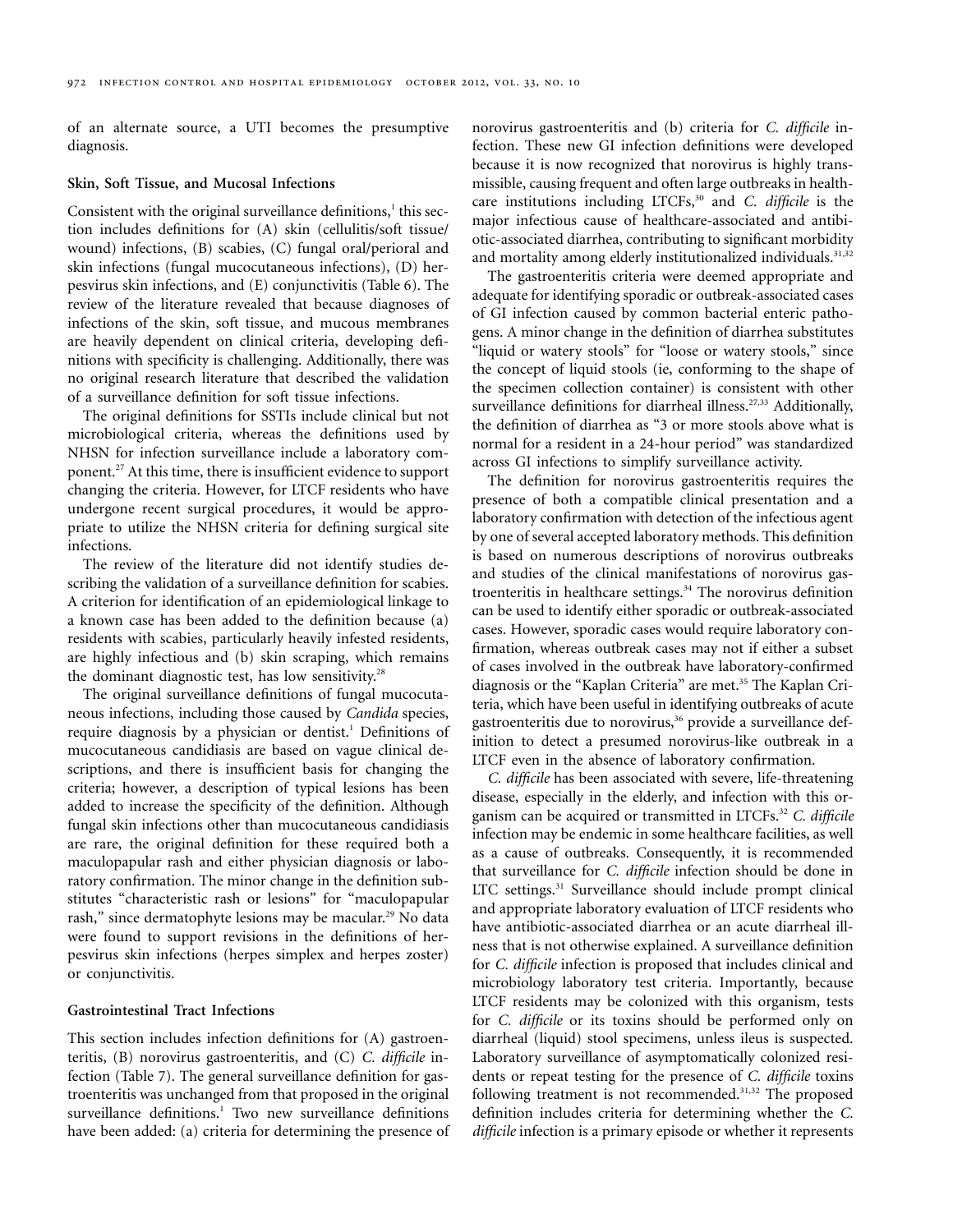table 6. Surveillance Definitions for Skin, Soft Tissue, and Mucosal Infections

| Criteria                                                                                                                                                                                                                                                                                                                                                                                             | Comments                                                                                                                                                                                                                                                                                                                                                                                |
|------------------------------------------------------------------------------------------------------------------------------------------------------------------------------------------------------------------------------------------------------------------------------------------------------------------------------------------------------------------------------------------------------|-----------------------------------------------------------------------------------------------------------------------------------------------------------------------------------------------------------------------------------------------------------------------------------------------------------------------------------------------------------------------------------------|
| A. Cellulitis, soft tissue, or wound infection (at least 1 of the<br>following criteria must be present)                                                                                                                                                                                                                                                                                             |                                                                                                                                                                                                                                                                                                                                                                                         |
| 1. Pus present at a wound, skin, or soft tissue site<br>2. New or increasing presence of at least 4 of the following<br>sign or symptom subcriteria<br>a. Heat at the affected site<br>b. Redness at the affected site<br>c. Swelling at the affected site<br>d. Tenderness or pain at the affected site<br>e. Serous drainage at the affected site<br>f. One constitutional criterion (see Table 2) | Presence of organisms cultured from the surface (eg,<br>superficial swab sample) of a wound is not sufficient<br>evidence that the wound is infected. More than 1<br>resident with streptococcal skin infection from the<br>same serogroup (eg, A, B, C, G) in a long-term care<br>facility (LTCF) may indicate an outbreak.                                                            |
| B. Scabies (both criteria 1 and 2 must be present)<br>1. A maculopapular and/or itching rash<br>2. At least 1 of the following scabies subcriteria<br>a. Physician diagnosis<br>b. Laboratory confirmation (scraping or biopsy)<br>c. Epidemiologic linkage to a case of scabies with<br>laboratory confirmation<br>C. Fungal oral or perioral and skin infections                                   | An epidemiologic linkage to a case can be considered if<br>there is evidence of geographic proximity in the facility,<br>temporal relationship to the onset of symptoms, or<br>evidence of common source of exposure (ie, shared<br>caregiver). Care must be taken to rule out rashes due<br>to skin irritation, allergic reactions, eczema, and other<br>noninfectious skin conditions |
| 1. Oral candidiasis (both criteria a and b must be present)<br>a. Presence of raised white patches on inflamed mucosa or<br>plaques on oral mucosa<br>b. Diagnosis by a medical or dental provider                                                                                                                                                                                                   | Mucocutaneous Candida infections are usually due to<br>underlying clinical conditions such as poorly controlled<br>diabetes or severe immunosuppression. Although they<br>are not transmissible infections in the healthcare<br>setting, they can be a marker for increased antibiotic<br>exposure.                                                                                     |
| 2. Fungal skin infection (both criteria a and b must be<br>present)<br>a. Characteristic rash or lesions<br>b. Either a diagnosis by a medical provider or a laboratory-<br>confirmed fungal pathogen from a scraping or a<br>medical biopsy                                                                                                                                                         | Dermatophytes have been known to cause occasional<br>infections and rare outbreaks in the LTCF setting.                                                                                                                                                                                                                                                                                 |
| D. Herpesvirus skin infections<br>1. Herpes simplex infection (both criteria a and b must be<br>present)<br>a. A vesicular rash<br>b. Either physician diagnosis or laboratory confirmation<br>2. Herpes zoster infection (both criteria a and b must be<br>present)<br>a. A vesicular rash                                                                                                          | Reactivation of herpes simplex ("cold sores") or herpes<br>zoster ("shingles") is not considered a healthcare-<br>associated infection. Primary herpesvirus skin infections<br>are very uncommon in a LTCF except in pediatric<br>populations, where it should be considered healthcare<br>associated.                                                                                  |
| b. Either physician diagnosis or laboratory confirmation<br>E. Conjunctivitis (at least 1 of the following criteria must be<br>present)<br>1. Pus appearing from 1 or both eyes, present for at least<br>24 h<br>2. New or increased conjunctival erythema, with or                                                                                                                                  | Conjunctivitis symptoms ("pink eye") should not be due<br>to allergic reaction or trauma.                                                                                                                                                                                                                                                                                               |
| without itching<br>3. New or increased conjunctival pain, present for at least<br>24 h                                                                                                                                                                                                                                                                                                               |                                                                                                                                                                                                                                                                                                                                                                                         |

note. For wound infections related to surgical procedures, LTCFs should use the Centers for Disease Control and Prevention's National Healthcare Safety Network Surgical Site Infection criteria and report these infections back to the institution where the original surgery was performed.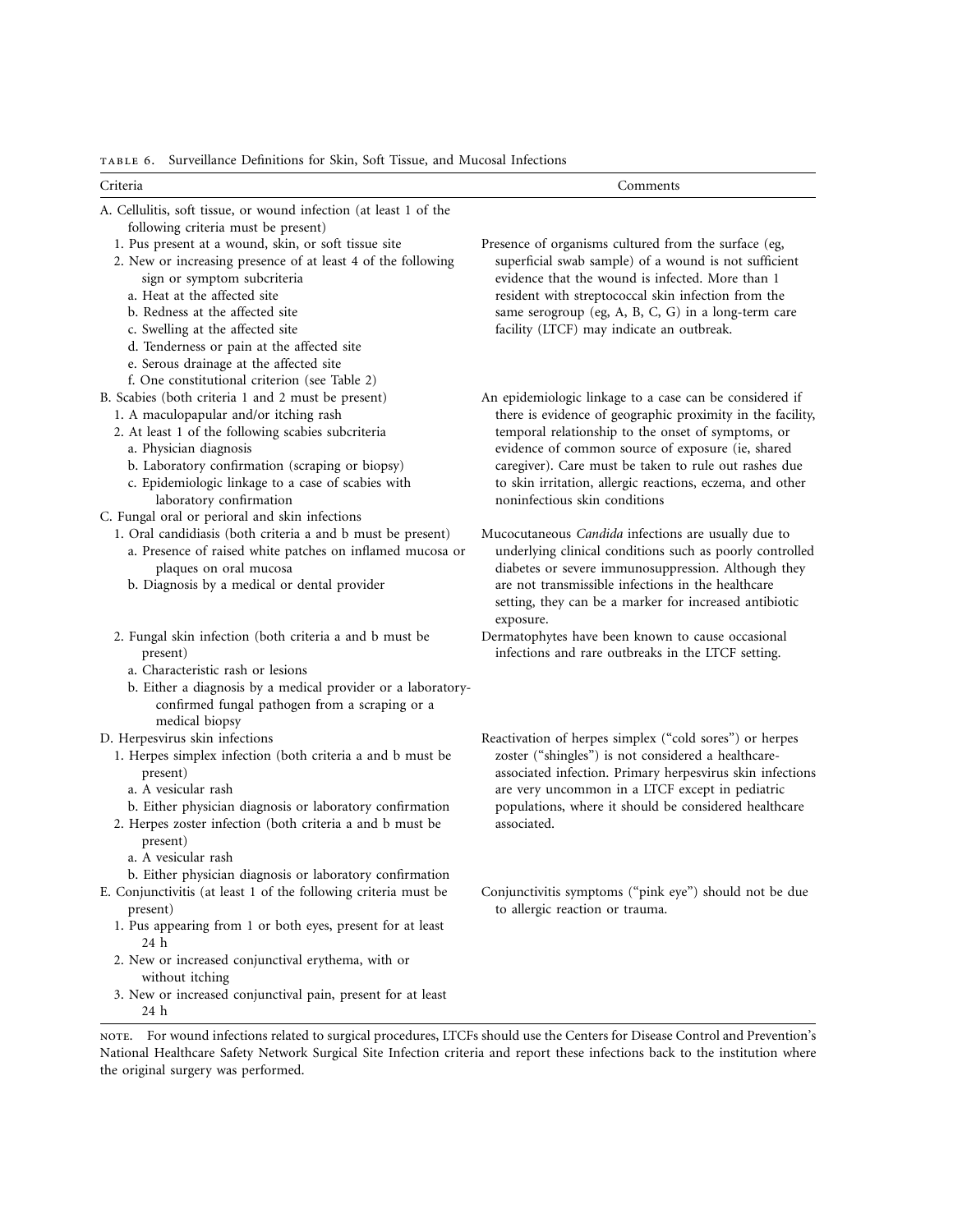| Criteria                                                                                                                                                                                                                                                                                                                                                                                                                                                                                                                                                                                                                                                                                                                                                                                                                                                                                                                                                                                                                                                                                                                                                                                                                                                                                                         | Comments                                                                                                                                                                                                                                                                                                                                                                                                                                                                                                                                                                                                                                                                                                                                                                                                                                                                                                                                                                                                                                                                                                                                                                                                                                                                                                                                                                                                                                                                                                        |
|------------------------------------------------------------------------------------------------------------------------------------------------------------------------------------------------------------------------------------------------------------------------------------------------------------------------------------------------------------------------------------------------------------------------------------------------------------------------------------------------------------------------------------------------------------------------------------------------------------------------------------------------------------------------------------------------------------------------------------------------------------------------------------------------------------------------------------------------------------------------------------------------------------------------------------------------------------------------------------------------------------------------------------------------------------------------------------------------------------------------------------------------------------------------------------------------------------------------------------------------------------------------------------------------------------------|-----------------------------------------------------------------------------------------------------------------------------------------------------------------------------------------------------------------------------------------------------------------------------------------------------------------------------------------------------------------------------------------------------------------------------------------------------------------------------------------------------------------------------------------------------------------------------------------------------------------------------------------------------------------------------------------------------------------------------------------------------------------------------------------------------------------------------------------------------------------------------------------------------------------------------------------------------------------------------------------------------------------------------------------------------------------------------------------------------------------------------------------------------------------------------------------------------------------------------------------------------------------------------------------------------------------------------------------------------------------------------------------------------------------------------------------------------------------------------------------------------------------|
| A. Gastroenteritis (at least 1 of the following criteria must be<br>present)<br>1. Diarrhea: 3 or more liquid or watery stools above what is<br>normal for the resident within a 24-h period<br>2. Vomiting: 2 or more episodes in a 24-h period<br>3. Both of the following sign or symptom subcriteria<br>a. A stool specimen testing positive for a pathogen (eg,<br>Salmonella, Shigella, Escherichia coli O157: H7,<br>Campylobacter species, rotavirus)<br>b. At least 1 of the following GI subcriteria<br>i. Nausea<br>ii. Vomiting<br>iii. Abdominal pain or tenderness                                                                                                                                                                                                                                                                                                                                                                                                                                                                                                                                                                                                                                                                                                                                 | Care must be taken to exclude noninfectious causes of<br>symptoms. For instance, new medications may cause<br>diarrhea, nausea, or vomiting; initiation of new enteral<br>feeding may be associated with diarrhea; and nausea or<br>vomiting may be associated with gallbladder disease.<br>Presence of new GI symptoms in a single resident may<br>prompt enhanced surveillance for additional cases. In<br>the presence of an outbreak, stool specimens should be<br>sent to confirm the presence of norovirus or other<br>pathogens (eg, rotavirus or E. coli O157: H7).                                                                                                                                                                                                                                                                                                                                                                                                                                                                                                                                                                                                                                                                                                                                                                                                                                                                                                                                     |
| iv. Diarrhea<br>B. Norovirus gastroenteritis (both criteria 1 and 2 must be<br>present)<br>1. At least 1 of the following GI subcriteria<br>a. Diarrhea: 3 or more liquid or watery stools above what<br>is normal for the resident within a 24-h period<br>b. Vomiting: 2 or more episodes of in a 24-h period<br>2. A stool specimen for which norovirus is positively detected<br>by electron microscopy, enzyme immunoassay, or<br>molecular diagnostic testing such as polymerase chain<br>reaction (PCR)<br>C. Clostridium difficile infection (both criteria 1 and 2 must be<br>present)<br>1. One of the following GI subcriteria<br>a. Diarrhea: 3 or more liquid or watery stools above what<br>is normal for the resident within a 24-h period<br>b. Presence of toxic megacolon (abnormal dilatation of the<br>large bowel, documented radiologically)<br>2. One of the following diagnostic subcriteria<br>a. A stool sample yields a positive laboratory test result for<br>C. difficile toxin A or B, or a toxin-producing C.<br>difficile organism is identified from a stool sample<br>culture or by a molecular diagnostic test such as PCR<br>b. Pseudomembranous colitis is identified during<br>endoscopic examination or surgery or in<br>histopathologic examination of a biopsy specimen | In the absence of laboratory confirmation, an outbreak (2<br>or more cases occurring in a long-term care facility<br>[LTCF]) of acute gastroenteritis due to norovirus<br>infection may be assumed to be present if all of the<br>following criteria are present ("Kaplan Criteria"): (a)<br>vomiting in more than half of affected persons; (b) a<br>mean (or median) incubation period of 24-48 h; (c) a<br>mean (or median) duration of illness of 12-60 h; and<br>(d) no bacterial pathogen is identified in stool culture.<br>A "primary episode" of C. difficile infection is defined as<br>one that has occurred without any previous history of<br>C. difficile infection or that has occurred >8 wk after<br>the onset of a previous episode of C. difficile infection.<br>A "recurrent episode" of C. difficile infection is defined<br>as an episode of C. difficile infection that occurs 8 wk<br>or sooner after the onset of a previous episode,<br>provided that the symptoms from the earlier (previous)<br>episode have resolved. Individuals previously infected<br>with C. difficile may continue to remain colonized even<br>after symptoms resolve. In the setting of an outbreak<br>of GI infection, individuals could have positive test<br>results for presence of C. difficile toxin because of<br>ongoing colonization and also be coinfected with<br>another pathogen. It is important that other<br>surveillance criteria be used to differentiate infections<br>in this situation. |

table 7. Surveillance Definitions for Gastrointestinal (GI) Tract Infections

a recurrence (relapse or reinfection). Published recommendations for surveillance for *C. difficile* infection have also attempted to determine the setting in which the infection was likely to have been acquired;<sup>33</sup> however, there is controversy about how to apply these attribution criteria in LTCFs.<sup>8</sup>

## **Systemic Infections**

The original surveillance definitions included BSI and unexplained febrile episodes in this section.<sup>1</sup> However, there has been scant literature to better define approaches to the diagnosis or routine surveillance of these clinical entities in LTCFs. In 2008, the IDSA guideline did not recommend performing blood cultures as part of the evaluation for infection in "most" residents in LTCFs, but they qualified this by saying that in facilities with quick access to laboratory facilities, physicians available to respond to results, and capacity to administer parenteral antibiotics, diagnostic blood cultures would be appropriate.<sup>4</sup>

There have been limited studies assessing the utility and reliability of blood cultures in LTCFs. In 2005, Mylotte<sup>37</sup> reviewed several studies evaluating nursing home–associated BSI. Only 1 reported on the total numbers of blood cultures obtained during the study period,<sup>38</sup> and 1 reported the proportion of contaminated blood cultures ("false positives").<sup>39</sup> None of the studies in the review had data more recent than from 2000. Since the Mylotte review, a single study from Israel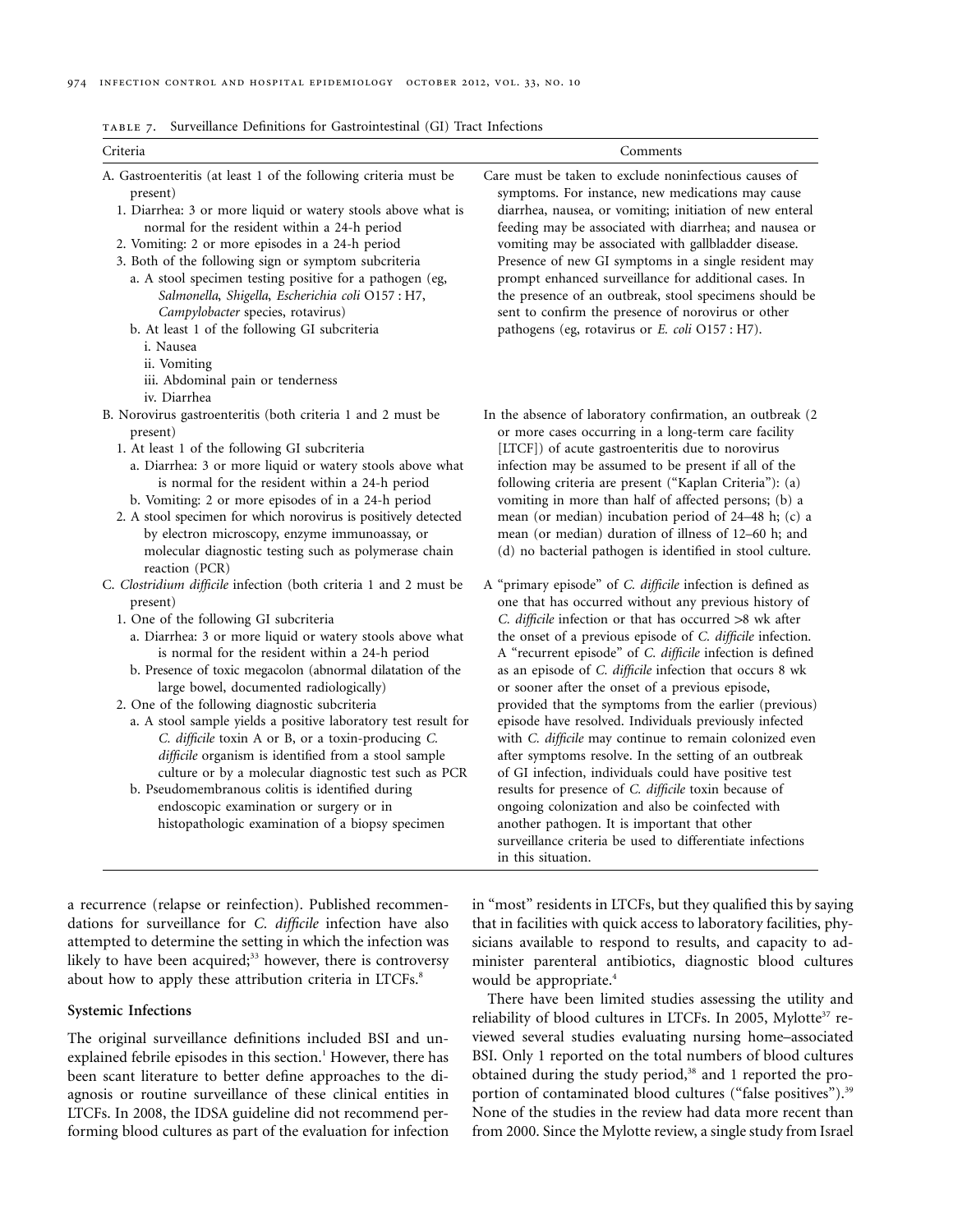has reported on results from blood cultures performed on samples from a multilevel geriatric facility over a 2-year period from 2002 to 2004.40 In this study, 252 (15.8%) of 1,588 cultures had positive results, which indicates an incidence of BSI of 0.46 per 1,000 resident-days. The study did not provide data on episodes of suspected contaminated cultures. However, in a cohort of 100 bacteremic residents, only 58% had received adequate empiric antibiotic therapy and the mortality rate was 34%, compared with 13% in nonbacteremic matched controls. The incidence of BSI and the prevalence of positive cultures were much higher in this study compared with earlier studies, suggesting that those LTCFs with the capacity to perform blood cultures and respond to results should include blood cultures in the diagnostic evaluation of infection.

Given the limited evidence addressing the effectiveness of blood cultures in LTCFs, we did not attempt to propose a revised surveillance definition for BSI. Instead, consideration should be given to an application of the NHSN criteria for central line–associated BSI in those LTCFs who care for residents with indwelling vascular catheters including peripherally inserted central catheters (PICCs) and hemodialysis catheters.<sup>27</sup>

## conclusions

These infection surveillance definitions for LTCFs update the consensus definitions proposed by McGeer et al, incorporating evidence published over the interim 20 years. The majority of definitions and criteria were retained with only minor revisions except for those for UTI, where the criteria were made more specific, and GI infection, where 2 new infections were added to the surveillance definitions (norovirus and *C. difficile*).

These updated definitions are intended to serve as a national standard for infection surveillance in LTCFs. Because they are implemented in this setting, feedback from providers and efforts to validate the definitions will guide subsequent modifications as appropriate.

#### contributors

### **McGeer Study Steering Committee**

Nimalie D. Stone and Suzanne F. Bradley (co–project leaders), Lindsay E. Nicolle, Andrew E. Simor, Philip W. Smith, Kurt B. Stevenson; *Gastrointestinal Writing Group*: Andrew E. Simor (group leader), Muhammad S. Ashraf, Carolyn V. Gould, Taranisia MacCannell, Preeti N. Malani; *Respiratory Tract Infection Writing Group*: Mark Loeb and Lona Mody (co–group leaders), Christopher Crnich, Joseph P. Mylotte, Steven J. Schweon; *Skin and Soft Tissue Writing Group*: Philip W. Smith (group leader), Jennifer Calder, Kent Crossley, Mary-Claire Roghmann; *Urinary Tract Infection Writing Group*: Lindsay E. Nicolle (group leader), Paul J. Drinka, Ebbing Lautenbach, Manisha Juthani-Mehta; *Fever and Delirium Standards Sub-*

*committee*: Suzanne F. Bradley, Kent Crossley, Paul Drinka, Preeti Malani, Lona Mody, Lindsay Nicolle, Mary-Claire Roghmann, Nimalie D. Stone.

## **SHEA Long-Term Care Special Interest Group**

Kurt B. Stevenson (chair; Ohio State University Hospitals, Columbus, OH), Nimalie D. Stone (vice-chair; Centers for Disease Control and Prevention, Atlanta, GA), Muhammad S. Ashraf (East Carolina University, Greenville, NC), Suzanne F. Bradley (University of Michigan Medical School and Geriatric Research Education and Clinical Center [GRECC], VA Ann Arbor Healthcare System, Ann Arbor, MI), Mike Brown (Evergreen Hospital Medical Center, Kirkland, WA), Chris Cahill (California Department of Public Health [retired], Richmond, CA), Jennifer Calder (New York Medical College, Valhalla, NY), Christopher J. Crnich (University of Wisconsin and William S. Middleton VA Medical Center, Madison, WI), Kent Crossley (University of Minnesota and Minneapolis VA Medical Center, Minneapolis, MN). Paul J. Drinka (Medical College of Wisconsin, Milwaukee, WI), Jon P. Furuno (Oregon State University, Portland, OR), Rosemary Ikram (Christchurch, New Zealand), Jennie Johnstone (McMaster University, Hamilton, ON), Manisha Juthani-Mehta (Yale University School of Medicine, New Haven, CT), Keith S. Kaye (Wayne State University School of Medicine, Detroit, MI), Ebbing Lautenbach (University of Pennsylvania School of Medicine, Philadelphia, PA), Donna R. Lewis (Atlanta Veterans Affairs Medical Center, Atlanta, GA), Mark Loeb (Mc-Master University, Hamilton, ON), Anurag N. Malani (St. Joseph Mercy Hospital, Ypsilanti, MI), Preeti N. Malani (University of Michigan Medical School and GRECC, VA Ann Arbor Healthcare System, Ann Arbor, MI), James Marx (University of Phoenix, San Diego, CA), Allison McGeer (University of Toronto School of Medicine, Toronto, ON), Lona Mody (University of Michigan Medical School and GRECC, VA Ann Arbor Healthcare System, Ann Arbor, MI), Joseph P. Mylotte (University at Buffalo School of Medicine and Biomedical Sciences, Buffalo, NY), Lindsay E. Nicolle (University of Manitoba, Winnipeg, MB), Joseph F. Perz (Centers for Disease Control and Prevention, Atlanta, GA), Chesley Richards (Centers for Disease Control and Prevention, Atlanta, GA), Mary-Claire Roghmann (University of Maryland School of Medicine and Baltimore VA Medical Center, Baltimore, MD), Brenda J. Roup (Maryland Department of Health and Mental Hygiene, Baltimore, MD), Steven J. Schweon (Pleasant Valley Manor Nursing Home, Stroudsburg, PA), Joseph Segal (Drake Center, Cincinnati, OH), Andrew E. Simor (University of Toronto School of Medicine, Toronto, ON), Michael R. Spence (Kalispell Regional Medical Center, Kalispell, MT), Philip W. Smith (University of Nebraska Medical Center, Omaha, NE), Lauri D. Thrupp (University of California, Irvine, CA), Kavita Trivedi (California Department of Public Health, Richmond, CA), Constanze Wendt (University of Heidelberg, Heidelberg, Germany).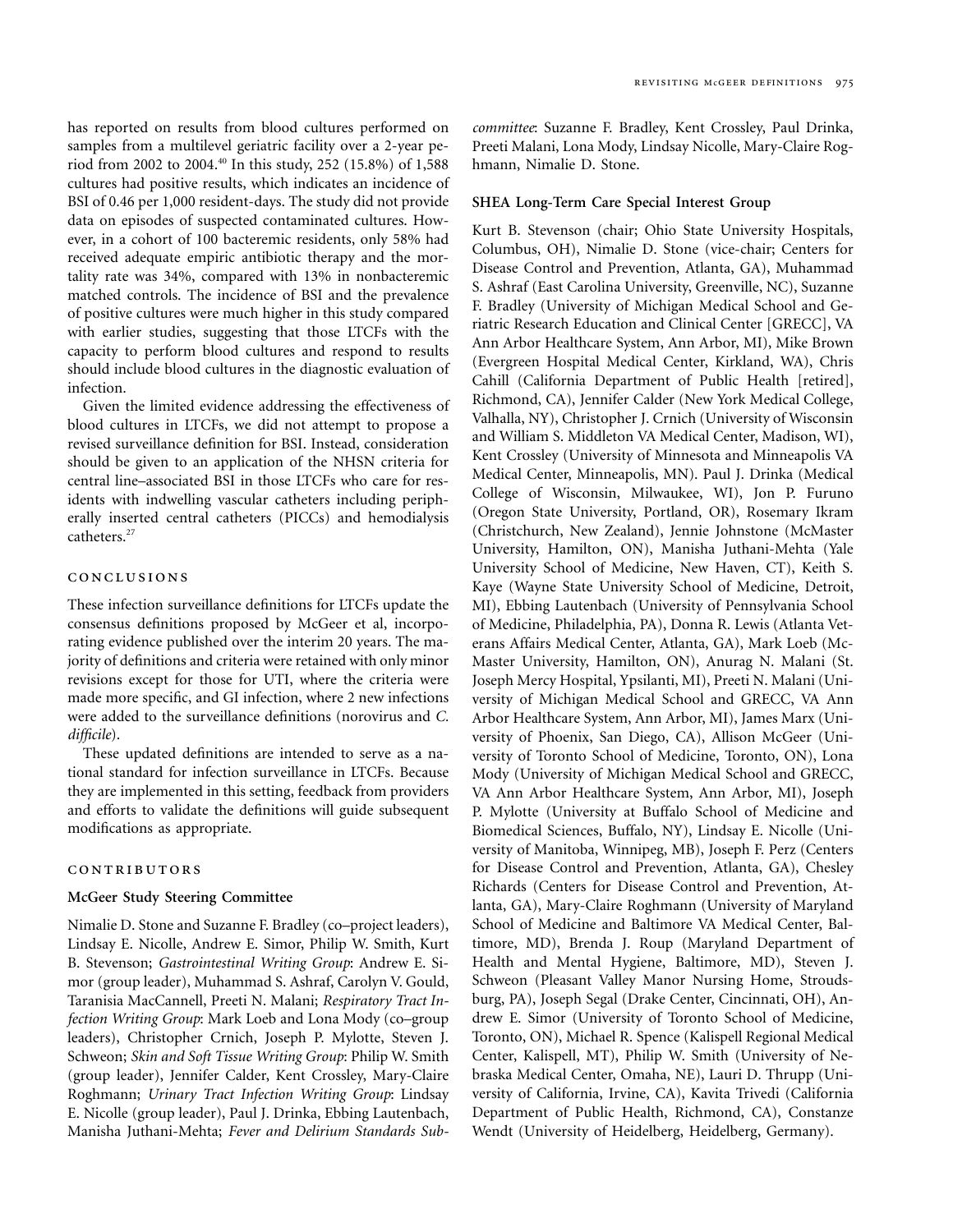#### endorsements

These definitions have been endorsed by the American Medical Directors Association, the Association of Medical Microbiology and Infectious Disease–Canada, the Association for Professionals in Infection Control and Epidemiology, the Community and Hospital Infection Control Associa-11. Roghmann M-C, Warner J, Mackowiak PA. The relationship tion–Canada, and the National Association of Directors of Nursing Administration in Long Term Care.

#### acknowledgments

Special thanks to Malinda McCarthy and Elizabeth Bolyard from the Centers for Disease Control and Prevention for their administrative and organizational support of this writing project.

*Potential conflicts of interest.* All authors report no conflicts of interest 15. Inouye SK, van Dyck CH, Alessi CA, Balkin S, Siegal AP, Horwitz relevant to this article. All authors submitted the ICMJE Form for Disclosure of Potential Conflicts of Interest, and the conflicts that the editors consider relevant to this article are disclosed here.

Address correspondence to Dr. Nimalie D. Stone, 1600 Clifton Road NE, DHQP/CDC, Mailstop A-31, Atlanta, GA 30333 [\(nstone@cdc.gov\)](mailto:nstone@cdc.gov).

The findings and conclusions in this report are those of the authors and do not necessarily represent the official position of the Centers for Disease Control and Prevention or the Department of Veterans Affairs.

#### **REFERENCES**

- 1. McGeer A, Campbell B, Emori TG, et al. Definitions of infection  $\rightarrow$  19. Orr PH, Nicolle LE, Duckworth H, et al. Febrile urinary infecsurveillance in long-term care facilities. *Am J Infect Control* 1991;  $19:1 - 7$ .
	- 2. Peppler C, Campbell B, Prince K, Rivera A, Scully D; Cooperative Infection Control Committee. *A surveillance protocol for long term-care facilities*. Markham, Ontario, Canada: Ontario Nursing Home Association, 1988:8–14.
- 3. Umscheid CA, Agarwal RK, Brennan PJ; Healthcare Infection Control Practices Advisory Committee. Updating the guideline development methodology of the Healthcare Infection Control Practices Advisory Committee (HICPAC). *Am J Infect Control* 2010;38:264–273.
- 4. High K, Bradley SF, Gravenstein S, et al. Clinical practice guideline for the evaluation of fever and infection in older adult residents of long term care facilities. *Clin Infect Dis* 2009;48: 149–171.
- 5. Loeb M, Bentley DW, Bradley S, et al. Development of minimum criteria for the initiation of antibiotics in residents of longterm–care facilities: results of a consensus conference. *Infect Control Hosp Epidemiol* 2001;22:120–124.
- 6. Schwartz B, Ussery XT. Group A streptococcal outbreaks in nursing homes. *Infect Control Hosp Epidemiol* 1992;13:742–747.
- 7. Centers for Disease Control and Prevention. Transmission of hepatitis B virus among persons undergoing blood glucose monitoring in long-term-care facilities: Mississippi, North Carolina, and Los Angeles County, California, 2003–2004. *Morb Mortal Wkly Rep* 2005;54:220–223.
- 8. Mylotte JM. Surveillance for *Clostridium difficile*–associated diarrhea in long-term care facilities: what you get is not what you see. *Infect Control Hosp Epidemiol* 2008;29:760–763.
- 9. Rothan-Tondeur M, Piette F, Lejeune B, de Wazieres B, Gavazzi

G. Infections in nursing homes: is it time to revise the McGeer criteria? *J Am Geriatr Soc* 2010;58:199–201.

- 10. Castle SC, Yeh M, Toledo S, Yoshikawa TT, Norman DC. Lowering the temperature criterion improves detection of infections in nursing home residents. *Aging Immunol Infect Dis* 1993;4: 67–76.
- between age and fever magnitude. *Am J Med Sci* 2001;322:68–70.
- 12. Mehr DR, Binder EF, Kruse RL, Zweig SC, Madsen RW, D'Agostino RB. Clinical findings associated with radiographic pneumonia in nursing home residents. *J Fam Pract* 2001;50: 931–937.
- → 13. Lim WS, MacFarlane JT. A prospective comparison of nursing home acquired pneumonia with community acquired pneumonia. *Eur Respir J* 2001;18:362–368.
	- 14. Minimum Data Set, version 3.0. Nursing Home Comprehensive (NC), version 1.00.2 10/01/2010, section C, p. 7.
	- RI. Clarifying confusion: the confusion assessment method: a new method for detection of delirium. *Ann Intern Med* 1990; 113:941–948.
	- 16. Minimum Data Set, version 3.0. Nursing Home Comprehensive (NC), version 1.00.2 10/01/2010, Section G, p. 14.
	- 17. The 2009 H1N1 pandemic: summary highlights, April 2009–April 2010. Centers for Disease Control and Prevention website. [http://www.cdc.gov/h1n1flu/cdcresponse.htm.](http://www.cdc.gov/h1n1flu/cdcresponse.htm)
- 18. Ackerman R, Waldron RL. Difficulty breathing: agreement of paramedic and emergency physician diagnoses. *Prehosp Emerg Care* 2006;10:77–80.
	- tion in the institutionalized elderly. *Am J Med* 1996;100:71–77.
	- 20. Loeb M, Brazil K, Lohfeld L, et al. Effect of a multifaceted intervention on number of antimicrobial prescriptions for suspected urinary tract infections in residents of nursing homes: cluster randomized controlled trial. *Br Med J* 2006;351:669–671.
- 21. Juthani-Mehta M, Quagliarello V, Perrelli E, Towle V, Van Ness P, Tinetti M. Clinical features to identify urinary tract infection in nursing home residents: a cohort study. *J Am Geriatr Soc* 2009;57:963–970.
	- 22. Nicolle LE. Symptomatic urinary tract infection in nursing home residents. *J Am Geriatr Soc* 2009;57:1113–1114.
- 23. Weld KJ, Dmochowski RR. Effect of bladder management on urological complications in spinal cord injured patients. *J Urol* 2000;163:768–772.
	- 24. Ouslander JG, Schapira M, Schnelle JF. Urine specimen collection from incontinent female nursing home residents. *J Am Geriatr Soc* 1995;43:2;79–81.
- 25. Hooton TM, Bradley SF, Cardenas DD, et al. Diagnosis, prevention, and treatment of catheter-associated urinary tract infection in adults: 2009 international clinical practice guidelines from the Infectious Diseases Society of America. *Clin Infect Dis* 2010;50:625–663.
- 26. Tenney JH, Warren JW. Long term catheter-associated bacteriuria: species at low concentration. *Urology* 1987;30:444–446.
	- 27. Horan TC, Andrus M, Dudeck MA. NHSN definitions: CDC/ NHSN surveillance definition of health care–associated infection and criteria for specific types of infections in the acute care setting. *Am J Infect Control* 2008;36:309–332.
	- 28. Cahill CK, Rosenberg J, MD, Schweon SJ, Smith PW, Nicolle